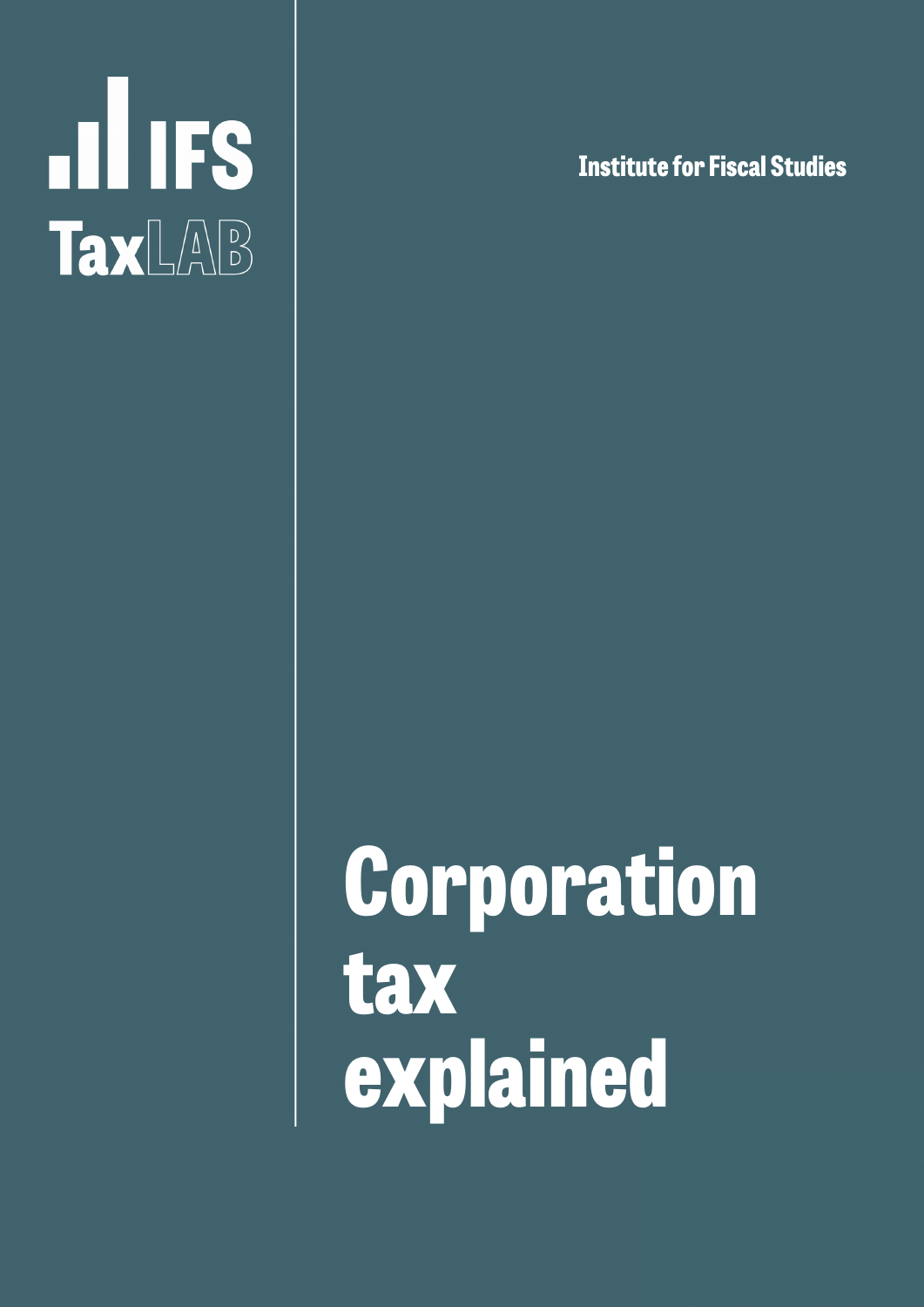## **Corporation tax explained**

Corporation tax is the fourth biggest source of revenue for the UK Treasury and is forecast to raise around £40 billion in 2021–22. It is levied on the profits of companies operating in the UK (the profits of unincorporated businesses – sole traders and partnerships **–** are subject to income tax rather than corporation tax). Companies operating in more than one country are, broadly speaking, taxed on the profits that are deemed to have arisen from UK-based assets and production activities. Different rates of corporation tax have, at various times, been applied to banking, North Sea oil and gas production, companies with small profits, and profits earned from patented technologies. The evolution of these rates is shown in the chart below.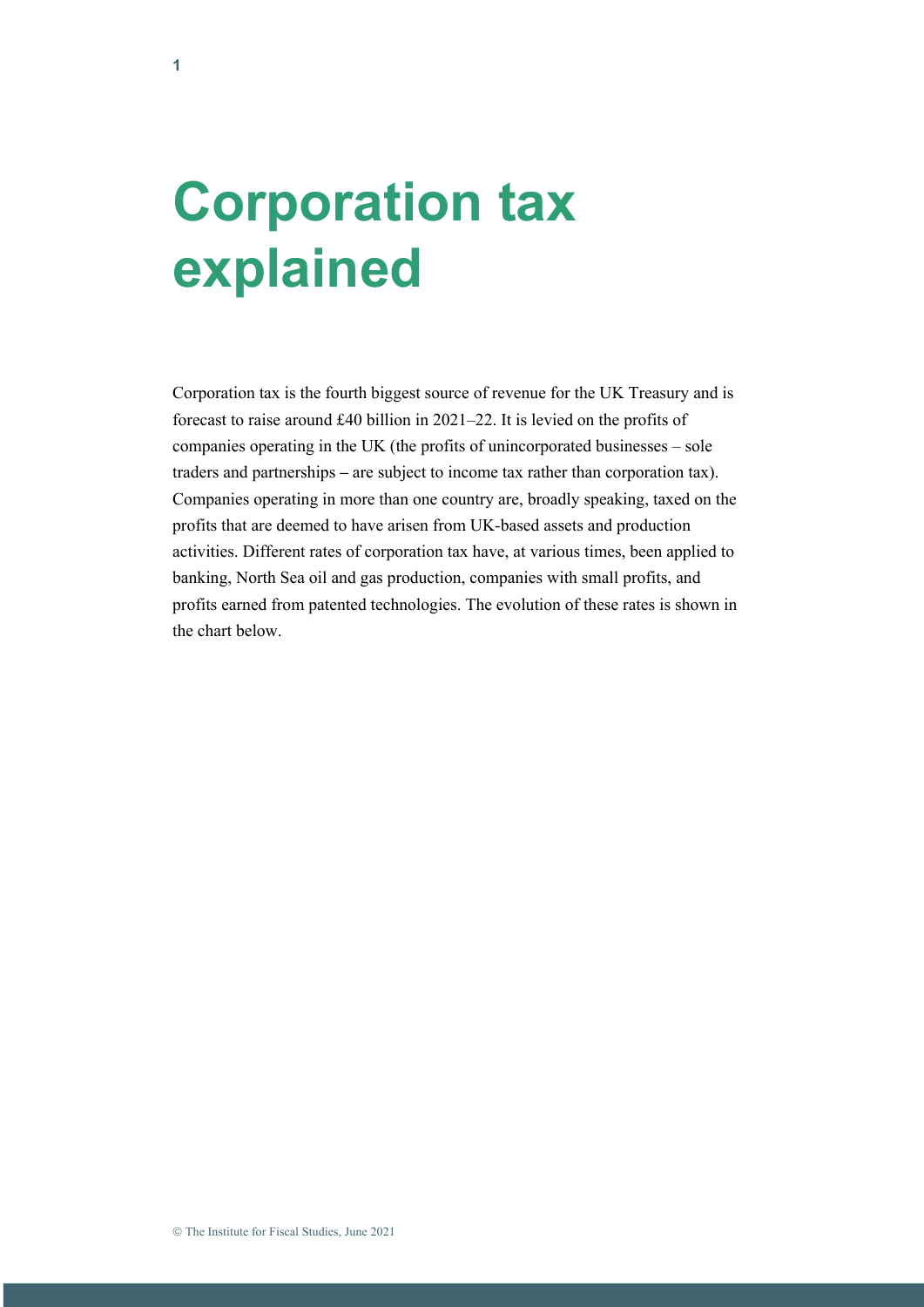

#### **Corporation tax rates over time**

Note: The small profits rate has applied up to different thresholds over time. Bank rate is the main rate of corporation tax plus the bank surcharge. North Sea oil and gas production is subject to 'ring-fence' corporation tax (RFCT) and, since 2002, a supplementary charge (SC), which are assessed on a different tax base from standard corporation tax. PRT is petroleum revenue tax, which applies to North Sea oil and gas fields developed before 16 March 1993 (though the rate has been zero since 1 January 2016). For these fields, the tax rate is calculated as  ${PRT}$  rate +  ${[(RFCT rate + SC) \times (1 - PRT rate)]}.$  The small profits rate for North Sea oil and gas profits is not shown in the chart. The horizontal axis has April of each year marked; as shown in the chart, some changes to North Sea tax rates took effect in other months.

Source: IFS Fiscal Facts.

## **Taxable profits**

In broad terms, profit is revenue minus costs.

Corporation tax is charged on income from trading (i.e. from the sale of goods and services) and investments, minus day-to-day expenses (known as 'current' or 'revenue' expenditure, which includes wages, raw materials and interest payments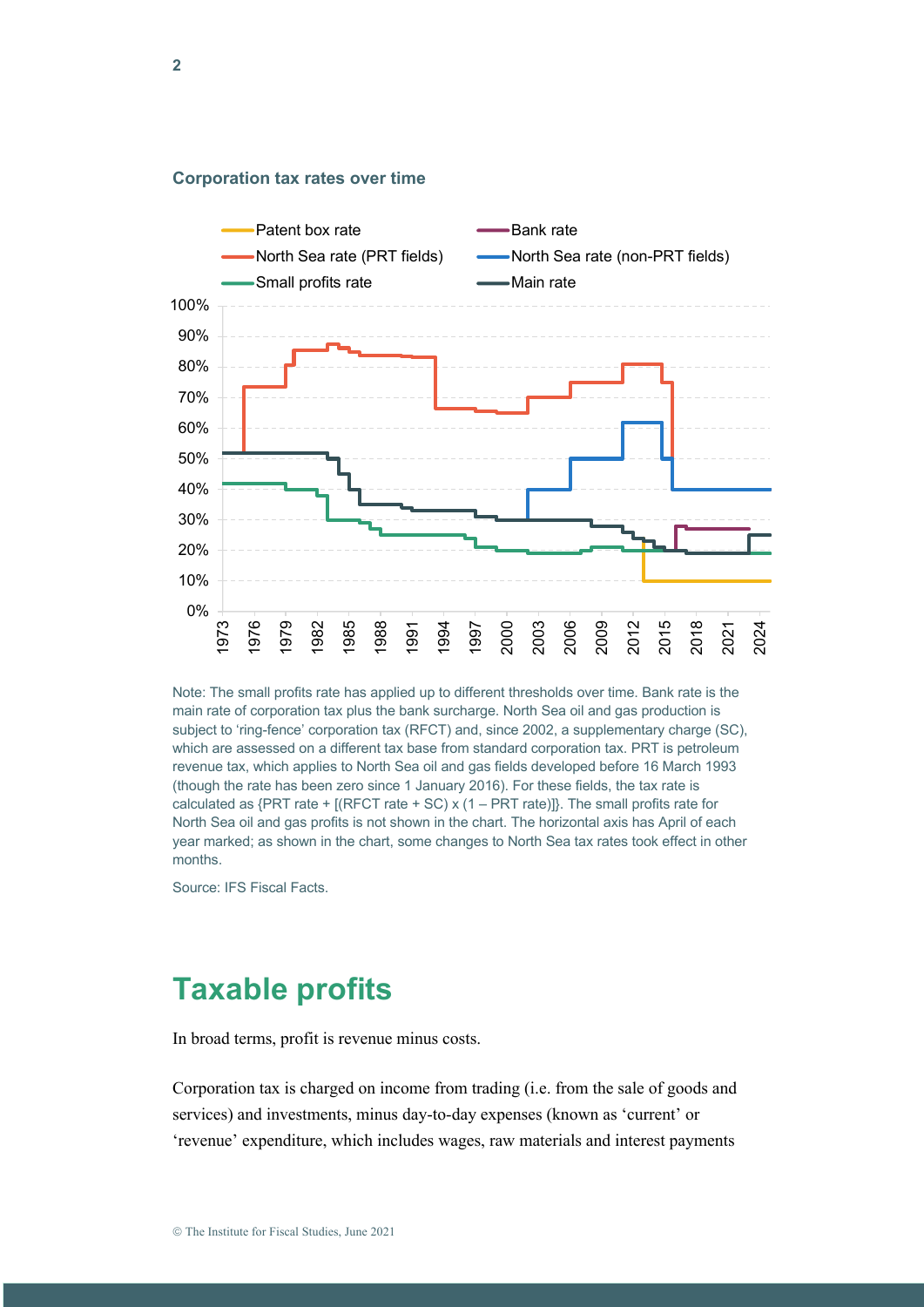on borrowing) and various other deductions, notably allowances for investment costs. It is also charged on capital ('chargeable') gains, the profit from selling an asset for more than it cost. If a company makes a loss – its costs exceed its revenue – it can, subject to restrictions, set the loss against profits it makes in other years.

While ordinarily current expenditure is deductible, research and development (R&D) tax reliefs allow companies to deduct more than 100% of qualifying current expenditure on R&D. R&D tax reliefs are more generous for small and mediumsized companies than for large companies.

#### **More about R&D tax reliefs**

There are two tax schemes that provide a subsidy to R&D activities: the small and mediumsized enterprises (SME) R&D relief scheme and the R&D expenditure credit (RDEC) for larger companies. In both cases, qualifying expenses are those that relate to employing people or buying raw materials or software (but not capital costs or the cost of premises) and that can be shown to contribute to achieving a significant advance in applied science or technology (projects related to social sciences or theoretical fields such as pure mathematics do not qualify).

SME R&D relief allows companies to deduct an additional 130% of qualifying expenditure from taxable profits (on top of the standard 100% deduction of current expenses, making 230% in total). It is available to companies with fewer than 500 employees and either an annual turnover under €100 million or a balance sheet total under €86 million. Total SME R&D relief available on a particular R&D project is capped at  $\epsilon$ 7.5 million.

If a company claiming SME R&D relief makes a loss (after the relief is taken into account), it can choose to give up the right to offset losses equivalent to 230% of its R&D expenditure (or its total losses, if these are smaller) against future profits in return for a cash payment from the government of 14.5% of the losses given up.

For companies that cannot claim SME R&D tax relief, the RDEC provides a tax credit of 13% of qualifying R&D expenditure which can be deducted from the company's tax liability (unlike the SME relief, which is a deduction from taxable profits). This credit is itself taxable, meaning that it is first *added* to the company's taxable profits as taxable income and then *subtracted* from its corporation tax bill. For example, imagine a firm that has £200 of revenue and £100 of qualifying R&D expenditure. The credit will increase taxable profit to £113 (i.e. £200 – £100 + £13). When the corporation tax rate is 19%, the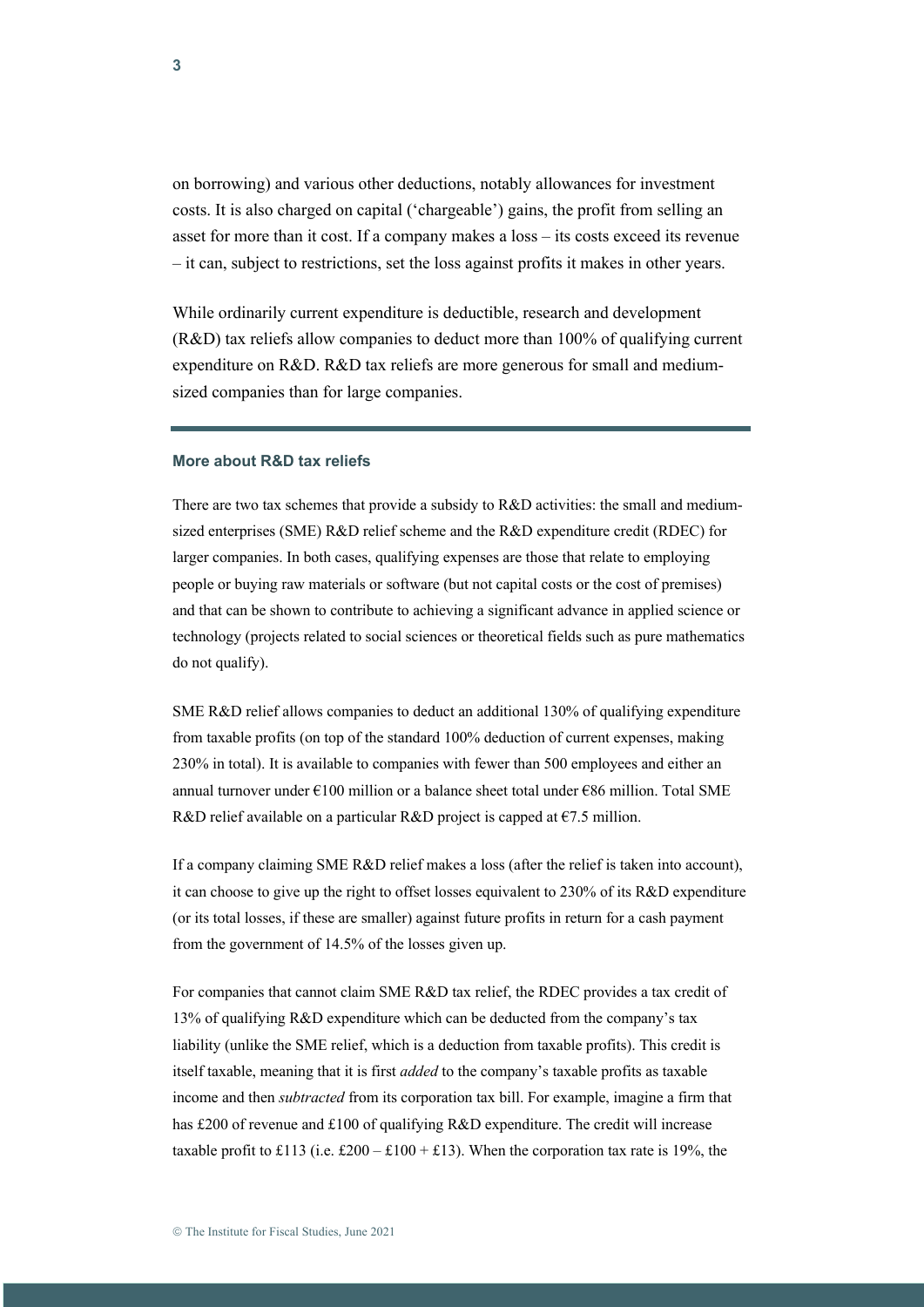tax bill is £8.47, calculated as the tax rate multiplied by taxable profit (19%  $\times$  £113 = £21.47) minus the credit of £13. With a 19% corporation tax rate, the value of the 13% taxable credit is approximately 10.5% of R&D expenditure. If the company makes a loss (after the RDEC is taken into account), the value of the RDEC can be paid out to the company, up to a limit (equal to the income tax and National Insurance contributions on the R&D workers' salaries); anything in excess of that limit is carried forward to the following year.

Comparing the RDEC with the SME scheme: with a 19% tax rate, the 13% tax credit is equivalent to a deduction of 55% from taxable profits. Conversely, the 130% deduction from taxable profits available under the SME scheme is equivalent to a 30% (taxable) credit against corporation tax liability. The SME scheme is therefore much more generous than that available to larger companies.

In the March 2021 Budget, the government launched a wide-ranging review of the design of the R&D tax reliefs.**<sup>1</sup>**

Unlike current expenditure, investment (or capital) spending on things such as machinery and buildings is not automatically deductible when calculating taxable profits. Instead, capital allowances can be used by companies to deduct their capital expenditure from taxable profits over a number of years.

Capital allowances come in a number of forms that differ in their structure and generosity. In practice, most small and medium-sized companies can deduct most of their investment spending immediately under the annual investment allowance (AIA). Companies can even deduct more than the full cost of some investment – a so-called 'super-deduction' – for the two years from 1 April 2021 to 31 March 2023, a policy closely linked to the announcement that the main rate of corporation tax will increase from 19% to 25% in April 2023.

**4**

**<sup>1</sup>** See https://www.gov.uk/government/consultations/rd-tax-reliefs-consultation.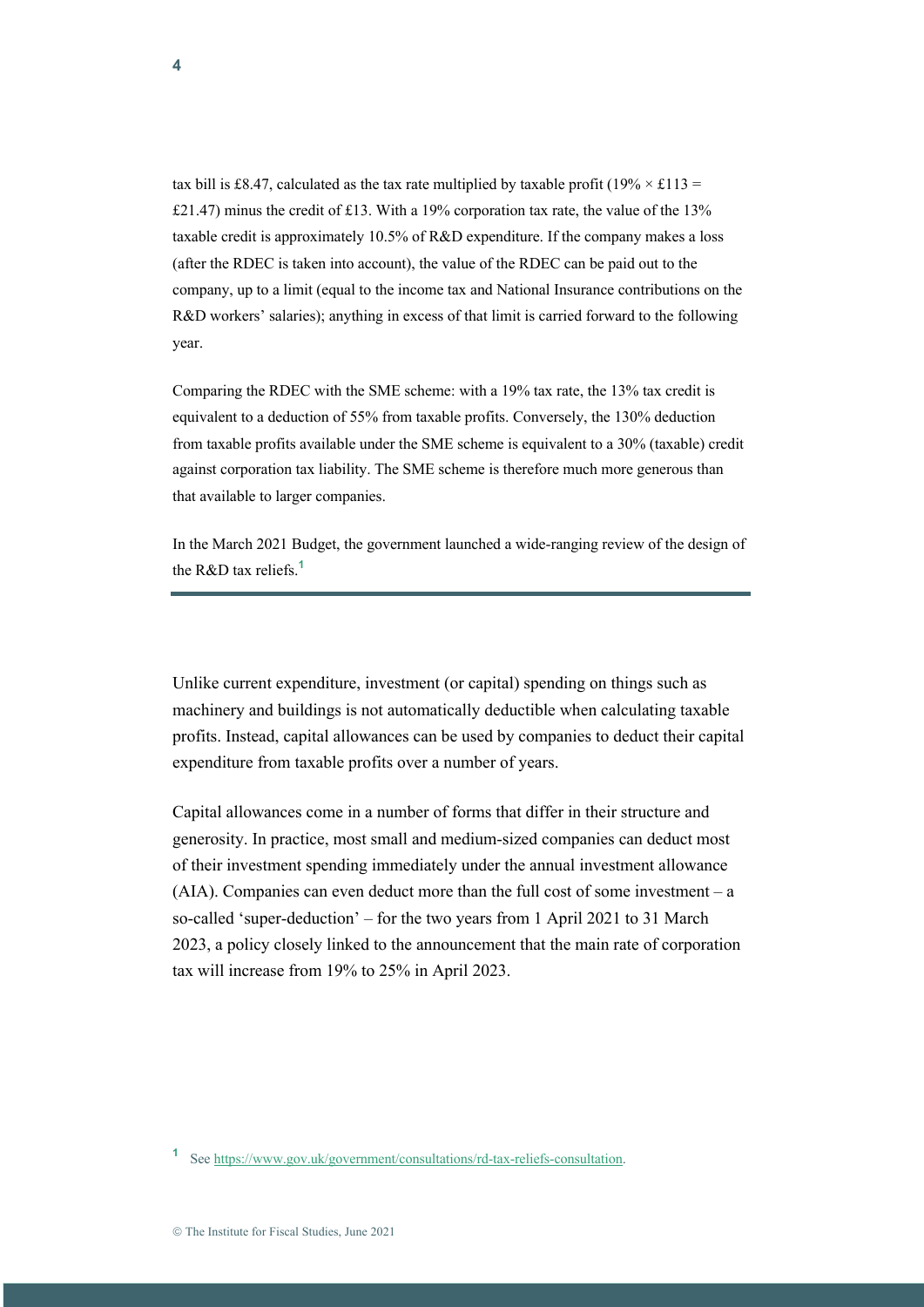#### **More about capital allowances**

The capital allowances available for investment depend on the type of asset bought. Some capital allowances can be thought of as crudely allowing for depreciation, the decline in an asset's value over time (e.g. as a result of wear and tear). Others are clearly more generous than that and can better be thought of as treating the asset purchase itself as a business expense, or as encouraging certain kinds of investment over others.

The detailed rules are complicated, but as a broad summary:

- The annual investment allowance (AIA) allows businesses to immediately deduct the first £1,000,000 of plant and machinery investment – the biggest category of investment, covering everything from computers and desks to lorries, industrial equipment and other tools of the trade – each year. The exact amount that can be deducted under the AIA has varied a lot over time and is due to fall to £200,000 in January 2022, as shown in the chart below. Plant and machinery investment in excess of the AIA is deducted on an 18% 'declining-balance' basis, meaning that for each £100 of investment, taxable profits are reduced by £18 in the first year (18% of £100), £14.76 in the second year (18% of the remaining balance of £82) and so on. For a twoyear period – 1 April 2021 to 31 March 2023 – a temporary 'super-deduction' is in place which allows companies to deduct 130% of the cost of their total (uncapped) plant and machinery investment.
- § Plant and machinery that lasts at least 25 years or is integral to a building (such as lifts, air conditioning or lighting systems) is deducted more slowly, on a 6% decliningbalance basis (if it falls outside the AIA). This has been temporarily increased to 50% from 1 April 2021 to 31 March 2023.
- § Cars are treated differently from other plant and machinery: they do not qualify for the AIA, and are deducted at 100%, 18% or  $6\%$  depending on the car's  $CO<sub>2</sub>$  emissions rating, when it was bought and whether it was new or second-hand. Certain other environmentally friendly investments can also be deducted immediately.
- The cost of buying, building or renovating a commercial building can be deducted on a 3% 'straight-line' basis, meaning that for each £100 of investment, profits are reduced by £3 per year for 33⅓ years. This allowance is only available if contracts for the construction work on the building were signed on or after 29 October 2018; there is no allowance for the purchase of older buildings or of land.
- The treatment of intangible assets (such as intellectual property, software licences, brand assets, customer lists and goodwill) is complicated. Depending on the details,

**5**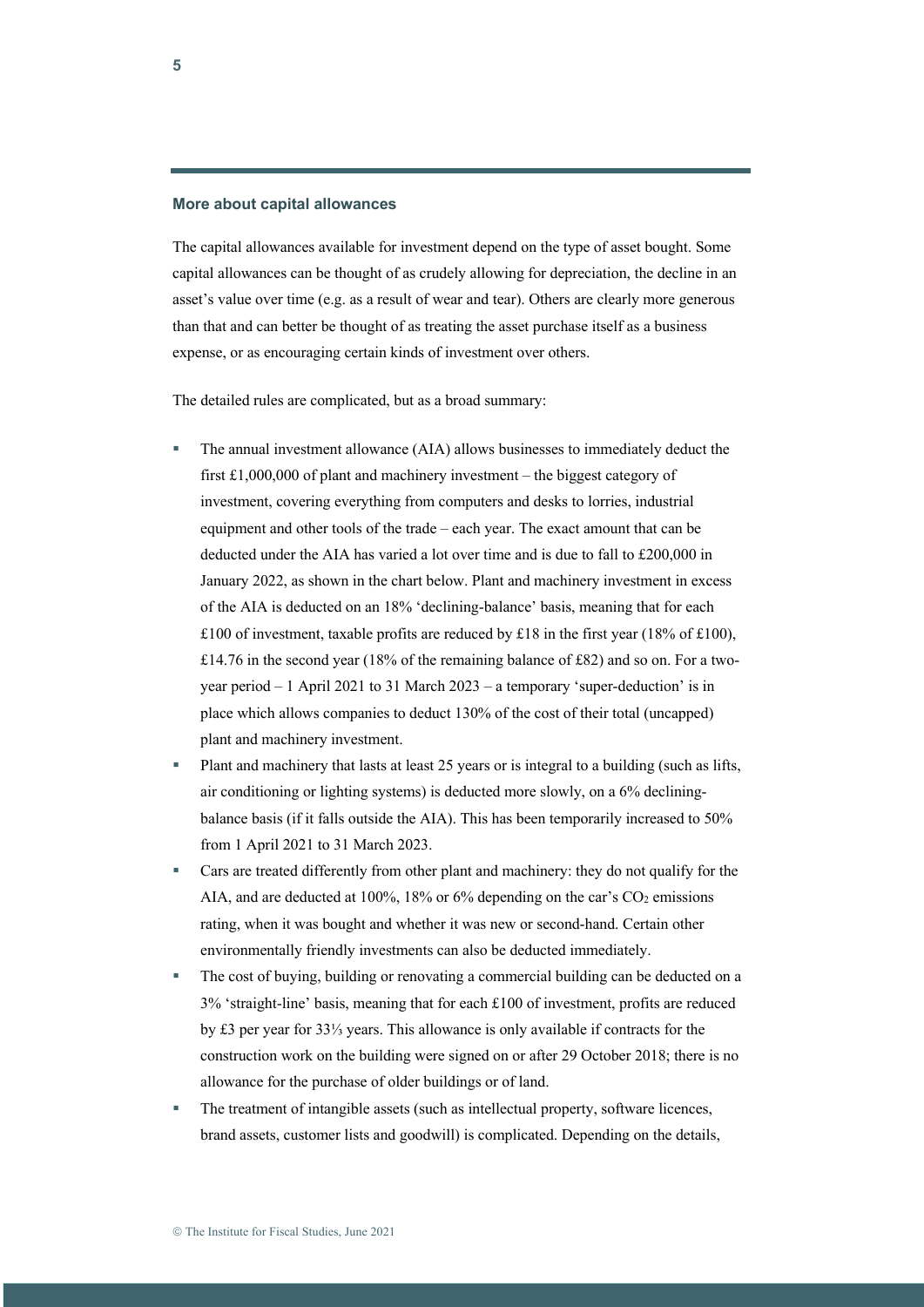such expenditure is sometimes treated as plant and machinery (and subject to the allowances described above), sometimes deducted at the rate used in the company's accounts (with an option of using a 4% straight-line deduction instead), sometimes deducted on a 6.5% straight-line basis, and sometimes cannot be deducted at all. There are no capital allowances for financial assets (such as shares in other companies) or other 'non-depreciable' assets.

Capital expenditure on any assets used for qualifying R&D except land and intellectual property (but including plant, machinery and buildings) can all be deducted immediately.

#### **The annual investment allowance over time**



Note: The horizontal axis has April of each year marked; as shown in the chart, some changes took effect in January.

Source: IFS Fiscal Facts.

#### **More about the super-deduction**

The March 2021 Budget announced the creation of a 'super-deduction' to be in place from 1 April 2021 until 31 March 2023.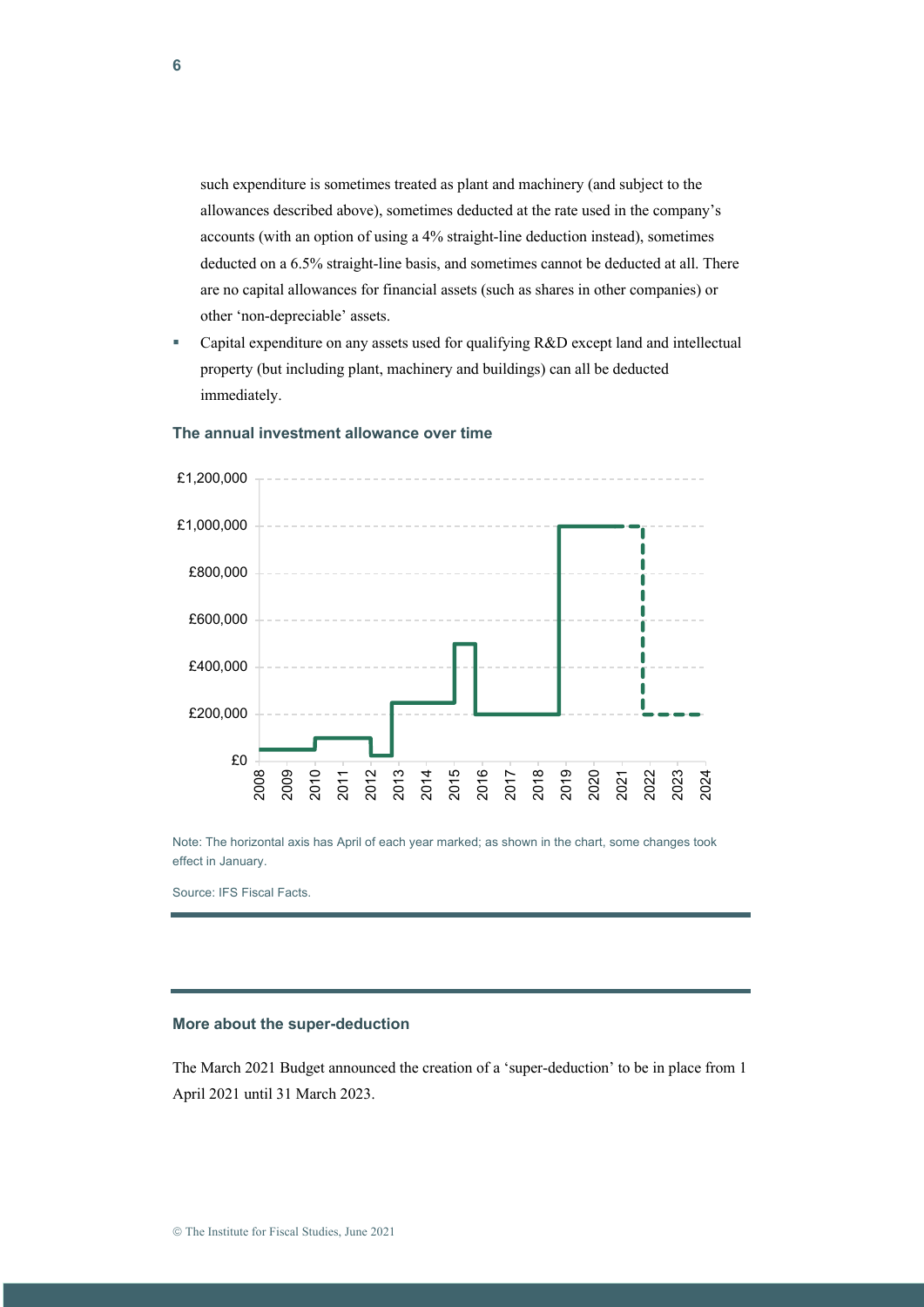Under the super-deduction, companies can deduct 130% of investment in most forms of plant and machinery. In other words, for each £1 a company spends on an eligible investment, its taxable profits reduce by £1.30. There is no limit on the amount of investment that is eligible for the super-deduction.

The super-deduction was introduced at the same time as it was announced that the main rate of corporation tax would rise from 19% to 25% in 2023. This matters for the effects of the policy. Preannouncing an increase in the tax rate would tend to discourage investment. This is because, for investments undertaken before the rate rise but generating revenue after the rate rise, the costs would be deducted at a lower rate (19%) than the subsequent revenue was taxed (25%). This would create an incentive not to invest until the rate increased and the cost could be deducted against the 25% tax rate. For investments that would normally qualify for a 100% deduction under the AIA, the super-deduction simply removes this disincentive effect, because deducting 130% of costs at a 19% tax rate is almost equivalent to deducting 100% of costs at a 25% tax rate (i.e.  $130 \times 0.19 \approx 100 \times 0.25$ ). In effect, the super-deduction can be thought of as allowing companies to deduct their investment against the new, higher tax rate, before the higher rate is in place.

This can be seen in a simple example. Imagine a company is looking to buy £100 of equipment this year that will generate £105 of income in  $2024 - i.e.$  a 5% pre-tax return. The effect of tax depends on the treatment of costs and profits:

- If the tax rate is a constant 19%, a company can deduct (using the AIA) the investment cost, saving £19 in tax. £19.95 in tax would be paid on the income (i.e. 19% tax on the £105 income). So, after tax, the investment would cost £81 and yield £85.05: still a 5% return.
- If costs are deducted at 19% this year, but income taxed at  $25\%$  in 2024, £26.25 in tax would be paid on the income (i.e. 25% tax on £105). Now, after tax, the investment would cost £81 and yield £78.75: the project would be loss-making and thus discouraged by the tax system.
- But using the super-deduction, a company can deduct 130% of the investment cost this year at a 19% tax rate, giving a tax reduction of £24.70 (almost exactly the same as the £25 that would be available from deducting £100 at  $25\%$ ). In this case, the investment costs £75.30 and yields £78.75 (after income is taxed at 25%): the project has a return of 4.6%, almost the same as if costs and income were both subject to a tax rate of 25%. The super-deduction roughly neutralises the disincentive effect of the rate rise.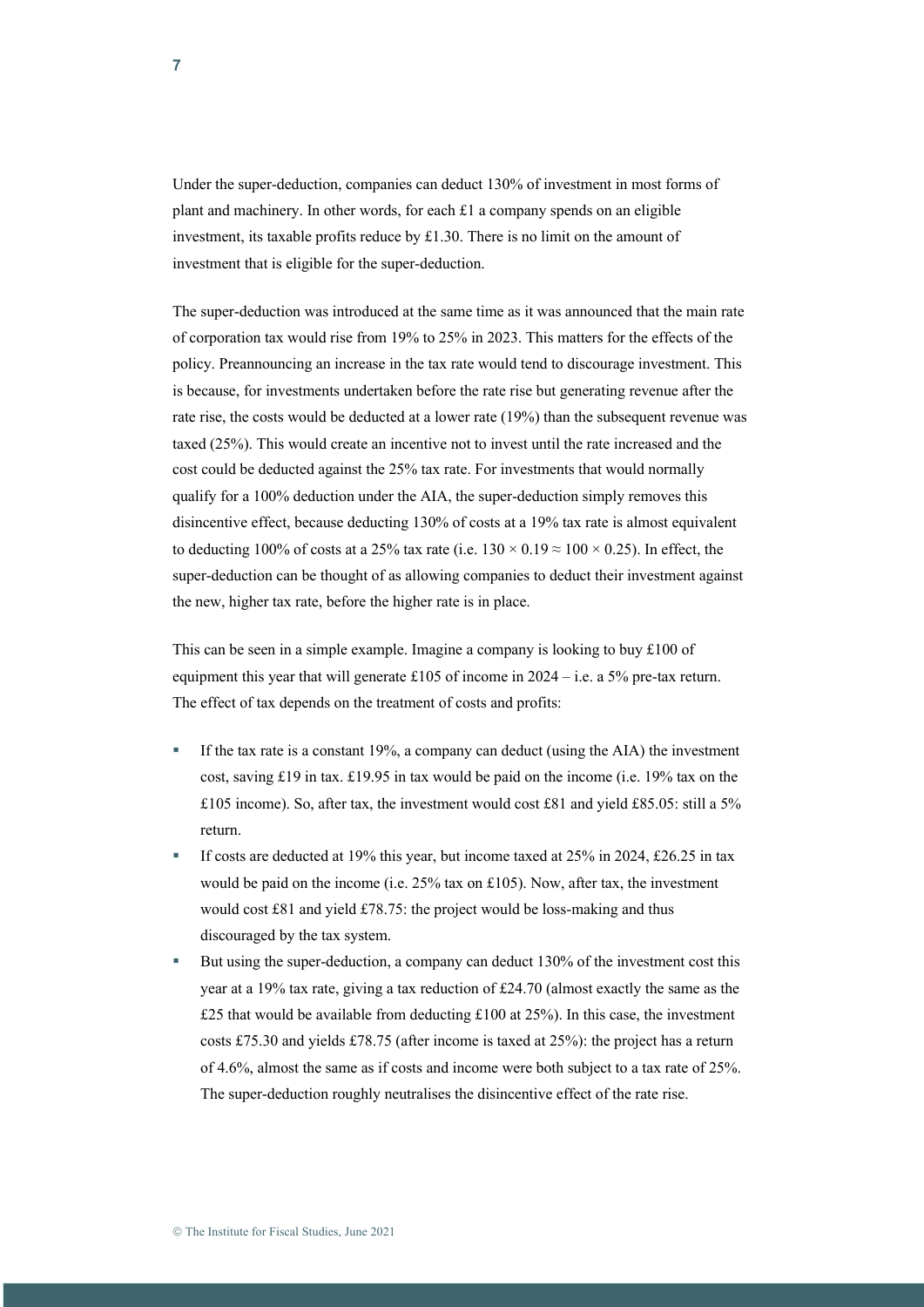For many investments, the super-deduction is simply a rebasing of the AIA that prevents the preannounced rate rise from discouraging investments. In other cases – including for investments above the AIA – the super-deduction is an incentive to increase or bring forward investment. And for investments that do not qualify for the super-deduction – such as investments in buildings, cars and most intangible assets – the disincentive effect of the forthcoming rate increase has not been neutralised, so that doing such investments before 2023 looks particularly unattractive (including relative to investing in plant and machinery).

The super-deduction does not apply to investment in long-life plant and machinery – but for the same two-year period, the reduced 6% rate of capital allowances that normally applies to such investment (above the AIA) has been increased to 50% in the year of purchase.

If a company sells an asset, it is taxed on any capital gain (the rise in the value of the asset since it was acquired, i.e. the proceeds of sale minus the original purchase cost). If capital allowances have been claimed for the asset, a 'balancing adjustment' is made to ensure that the capital gain/loss, the capital allowances and the balancing adjustment together equal the overall change in the value of the asset. So, for example, if the purchase cost of an asset has already been fully deducted through capital allowances (under the AIA, for example) then the full proceeds of sale are taxed, not just the capital gain: the purchase cost is not deducted a second time when the asset is sold.

If a company makes a loss in a given year, it cannot claim a tax refund, but it can offset the loss against profits it makes in other years, subject to various restrictions. Losses can usually be carried back by only one year (temporarily extended to three years in the wake of COVID-19) or carried forward indefinitely.

#### **More about relief for losses**

Losses made by companies can be used to offset taxable profits made in other years.

A loss from trading can be set against profits made in the previous year (but generally not earlier). For instance, if a company made a £100,000 profit last year and a £100,000 loss this year, it could choose to pay tax as if it had made zero profits in both years. In this example, that will mean the company receiving a refund from the government for the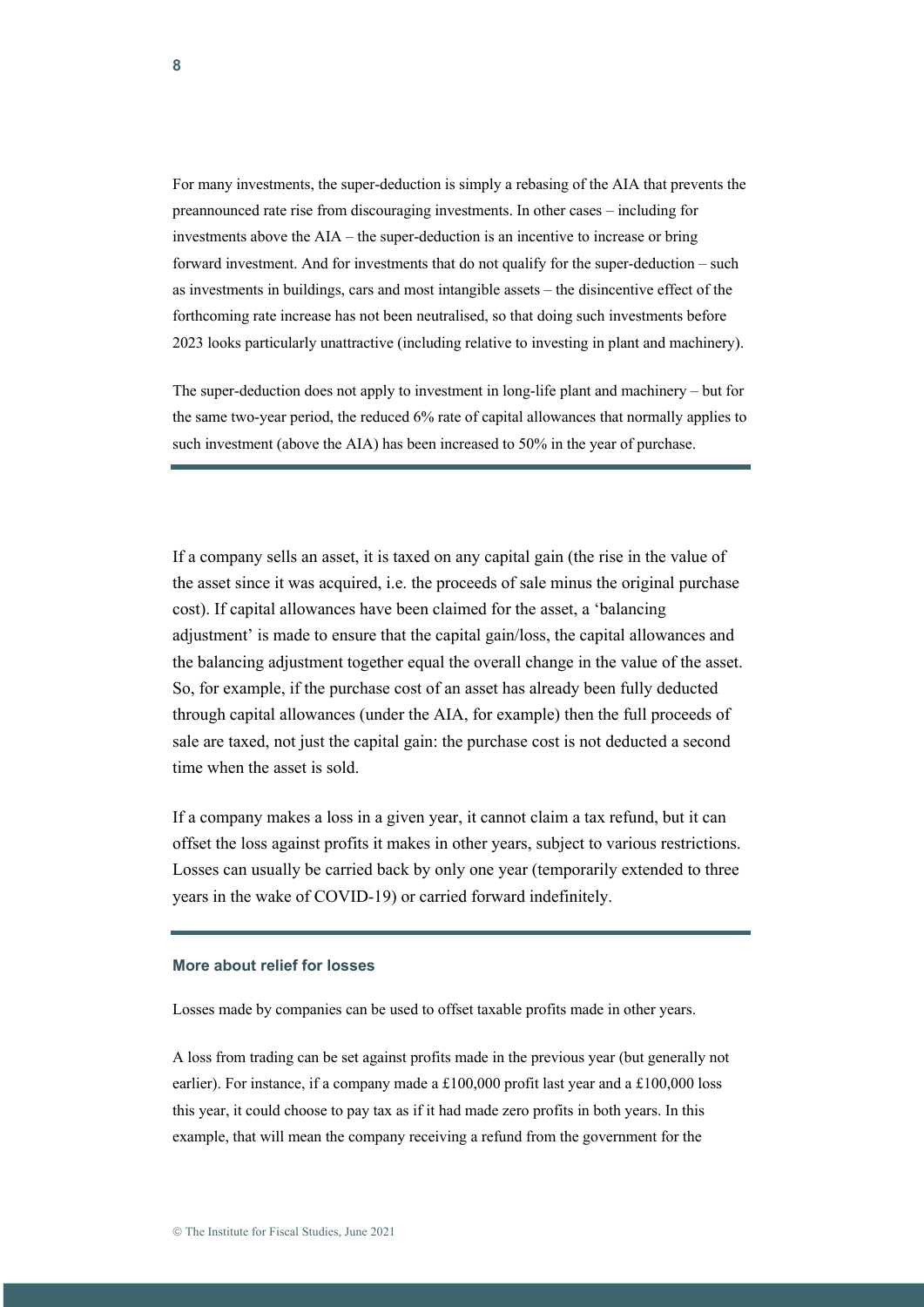corporation tax paid last year. In most circumstances, trading losses can only be carried back one year, except that losses made in the first four years of trading or in the final year of trading can be carried back for up to three years. But in the March 2021 Budget, the Chancellor announced that between 1 April 2020 and 31 March 2022, all companies would be permitted to carry back up to £2 million of trading losses for up to three years instead of the usual one.

Alternatively, losses can be carried forwards. If a company makes a loss this year, it can offset that loss against profits in future years. For instance, if a company makes a £50,000 loss this year and a £200,000 profit next year, it can carry forward its loss so that corporation tax is paid next year on profits of only £150,000. Losses can be carried forward indefinitely as long as the company carries on the same trade.

Companies are limited in the amount of profits they can offset against carried-forward losses. In each year, companies are permitted to offset £5 million of taxable profits against past losses, plus a maximum of 50% (or 25% in the case of banks) of the profits remaining after the £5 million has been deducted. Any unused losses can be carried forward to subsequent years. An example of how these restrictions work is given in the chart below.



#### **Carrying losses forwards: an example**

More restrictive rules apply if a company makes a capital loss on the sale of an asset. Capital losses can only be offset against capital gains, even in the same year (though the converse is not true: trading losses can be offset against capital gains as well as against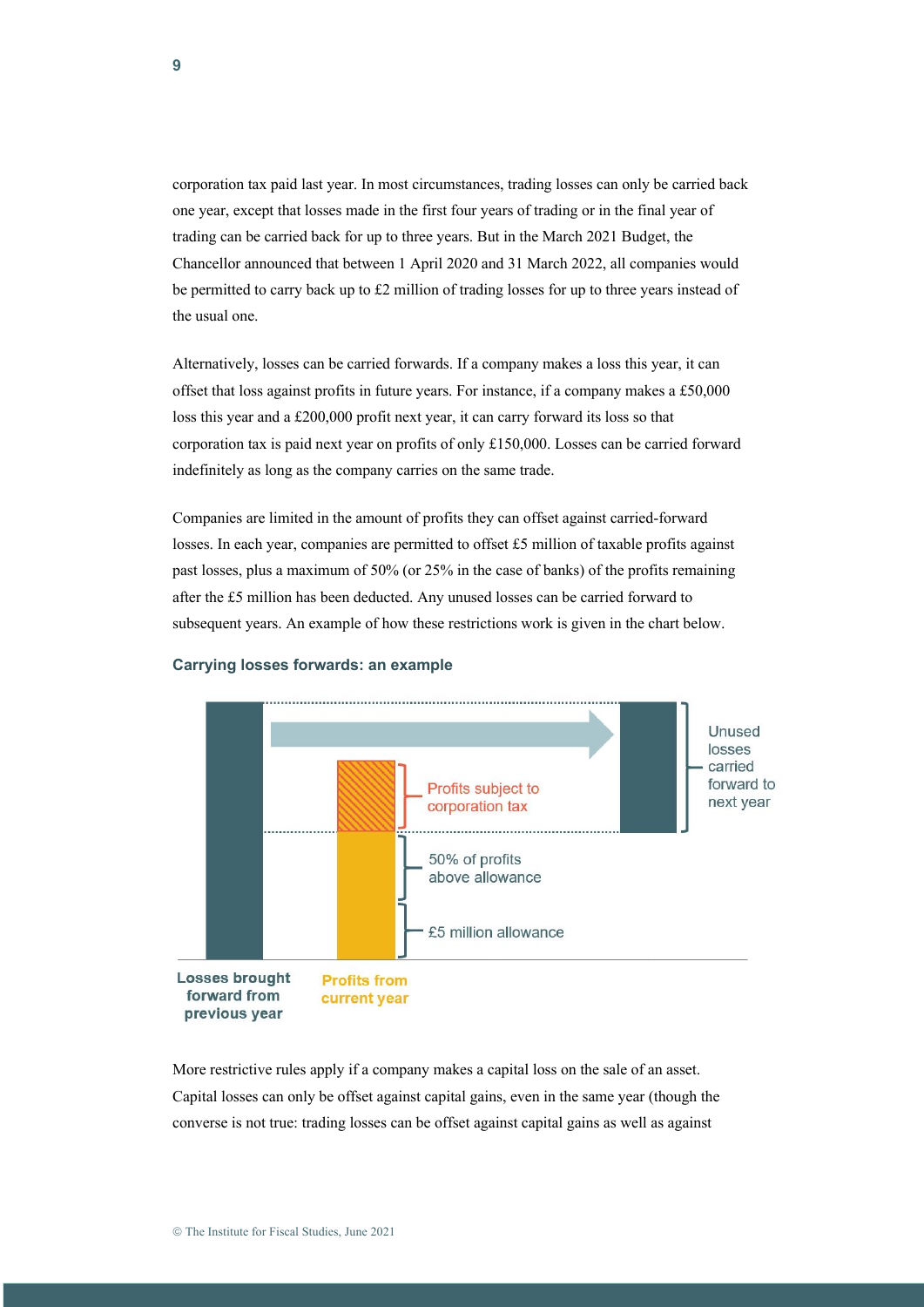trading income). Capital losses can be carried forward indefinitely but cannot generally be carried back to past years.

Where companies form part of a group – meaning, broadly speaking, that they have a common owner – loss-making members of the group are able (subject to certain constraints) to offset their losses against the profits of other group members. This practice is known as 'group relief'.

Companies are generally taxed on the profits they make over the 12 months for which they draw up their company accounts (though it can differ in some cases, notably in the first and last years of business). Most companies choose to start their accounting years in April, matching the tax year. But if a company's accounting year straddles two tax years (e.g. it produces its accounts on a calendar-year basis) and the tax rate changes, then its profits for the accounting year are in effect taxed at a weighted average of the two tax rates according to the number of days in the accounting period before and after the tax rate change. Large companies are required to pay corporation tax in four equal instalments on the basis of their anticipated liabilities for the accounting year. Small and medium-sized companies pay their total tax bill nine months after the end of the accounting year.

## **Corporation tax rates**

In 2021–22, the main corporation tax rate is 19%. A reduced rate of 10% applies to profits relating to patented technologies, a policy known as the 'patent box'. Higher rates apply to banks and to North Sea oil and gas production; we discuss these in the following sections.

#### **More about the patent box**

A reduced 10% rate of corporation tax applies to profits made from exploiting patents that fall within the UK's patent box regime. This includes income from selling goods or services that make use of a qualifying patent and, in some cases, income from licensing and royalties. The relief was introduced in phases between 2013 and 2017. The patent box rules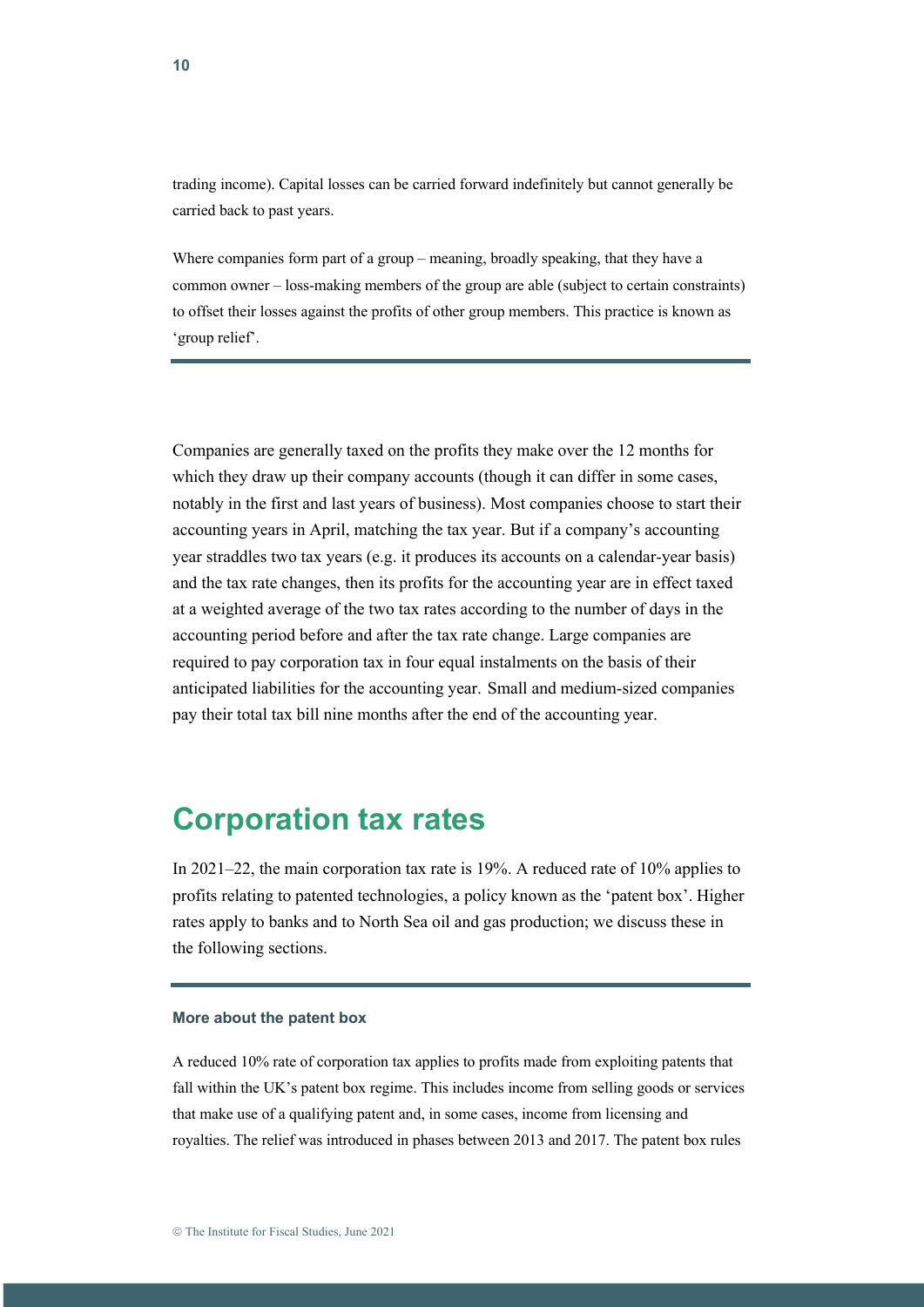are complex and were revised substantially in 2016. Broadly, in order to qualify for the patent box, a company must own (or exclusively license) a UK- or EU-registered patent relating to an invention that it played a significant part in developing or incorporating into a final product (in other words, the patent cannot simply be purchased from another company). While only UK-resident companies can qualify for the patent box, there is no requirement for the research that led to the patent to have been carried out in the UK.



#### **Main corporation tax rates over time**

Note: The horizontal axis has April of each year marked. As well as the rates shown, there was also a 'starting rate' (initially 10%, then 0%) in place from April 2000 to April 2006.

Source: IFS Fiscal Facts.

The chart above shows that the main rate of corporation tax has fallen substantially over the last four decades, from 52% in the 1970s to 19% now. The March 2021 Budget announced that in April 2023 the main rate of corporation tax will rise to 25% – that would be the first rise in the main rate of corporation tax for half a century.

This rate increase will not apply to all companies, however. For companies with profits below £50,000, the rate will stay at 19% and become the 'small profits rate'.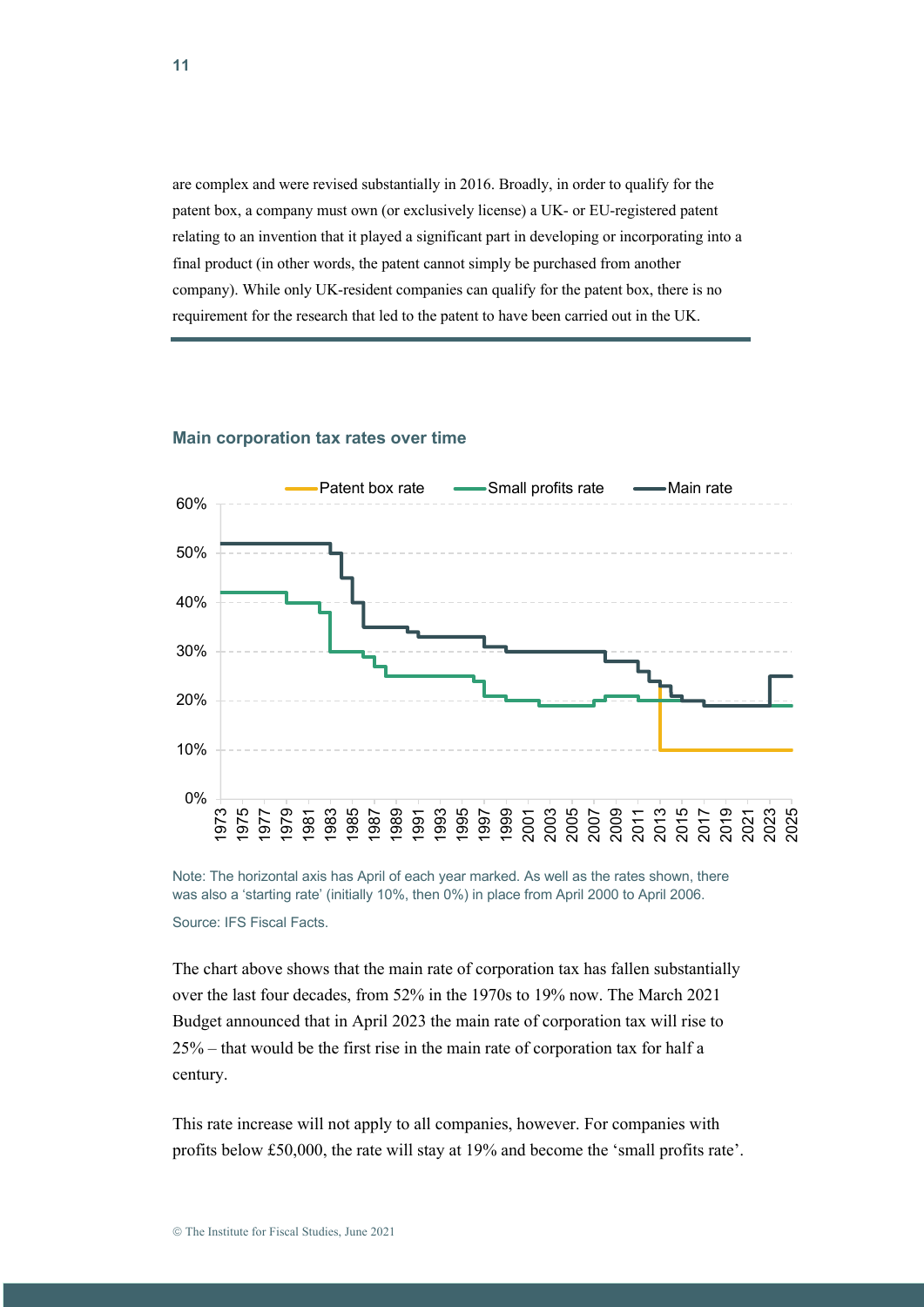And for companies with profits between £50,000 and £250,000 a system of 'marginal relief' will operate, such that an effective marginal tax rate of 26.5% applies on profits in excess of £50,000. This acts to increase the average tax rate gradually until it reaches 25% (see chart and table below). Only companies with profits above £250,000 will face the 25% main rate of tax. Operating a small profits rate and a marginal relief system adds unnecessary complexity, creates unnecessary economic distortions (why have a stronger disincentive to increase profits between £50,000 and £250,000 than above or below that range?), and cannot be justified on distributional grounds: companies with low profits are not akin to people with low incomes.

Corporation tax had a small profits rate in the past, until it was abolished in April 2015 (see chart above). However, it applied up to a much higher profit threshold: for the twenty years prior to its abolition, the small profits rate applied to profits up to £300,000, with marginal relief between £300,000 and £1,500,000 (the thresholds were lower before 1994).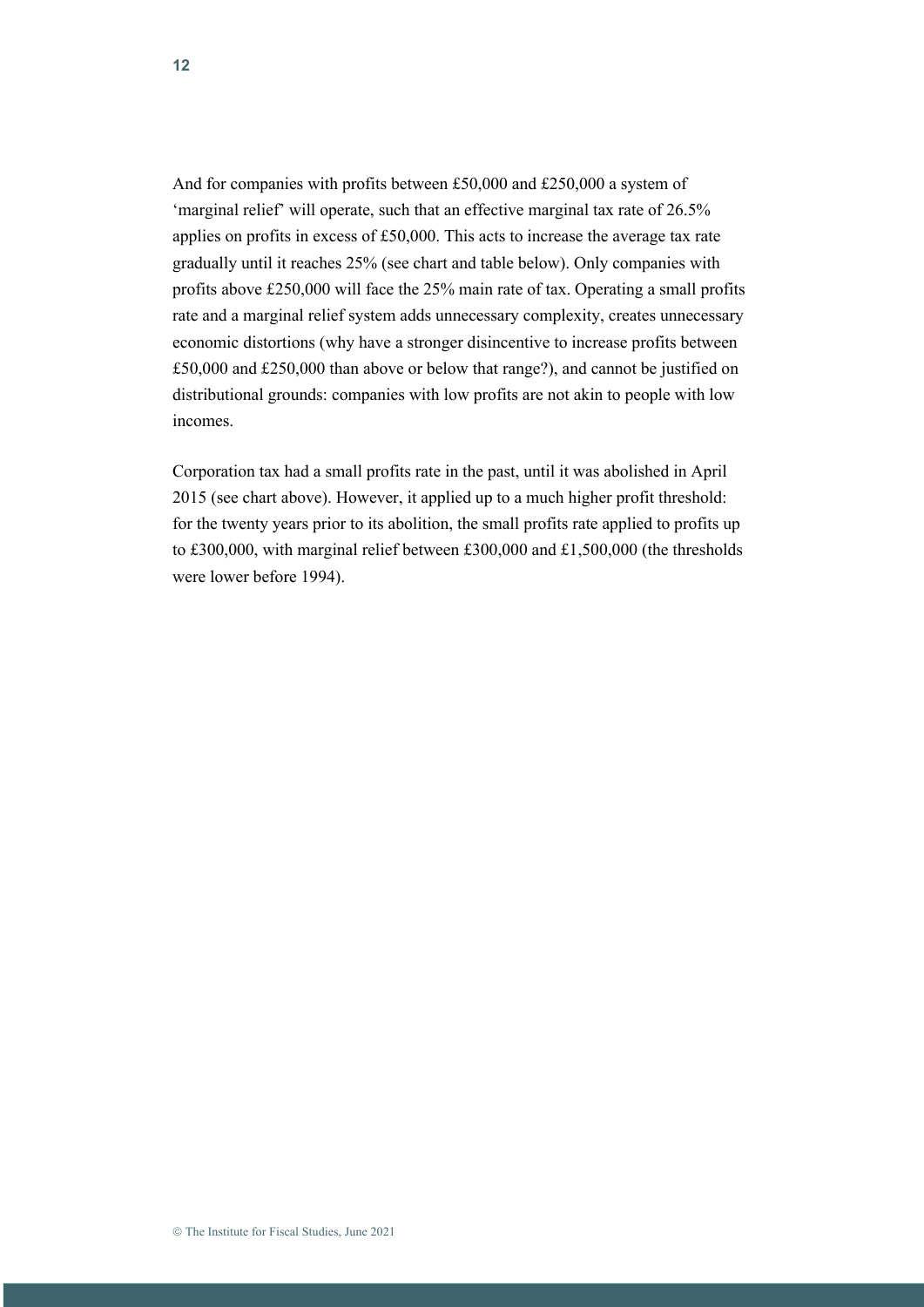

#### **Corporation tax schedule, 2023–24**

#### **Corporation tax schedule, 2023–24**

| <b>Annual profit</b> | <b>Marginal tax rate</b> | <b>Average tax rate</b> |
|----------------------|--------------------------|-------------------------|
| £0-£50,000           | 19%                      | 19%                     |
| £50,000-£250,000     | 26.5%                    | $19 - 25%$              |
| Above £250,000       | 25%                      | 25%                     |

Legislation passed in 2015 put in place the legal apparatus to devolve corporation tax rate-setting powers to Northern Ireland. The UK government committed to provide the Northern Ireland Assembly with these rate-setting powers once its finances are on a 'sustainable footing'. In November 2015, the Northern Ireland Executive stated an intention to reduce the rate to 12.5% for most trading profits from April 2018 (in line with the rate in the Republic of Ireland), but so far the power to do so has not actually been devolved. The process was complicated by the collapse of the Northern Ireland Executive in 2017 and other political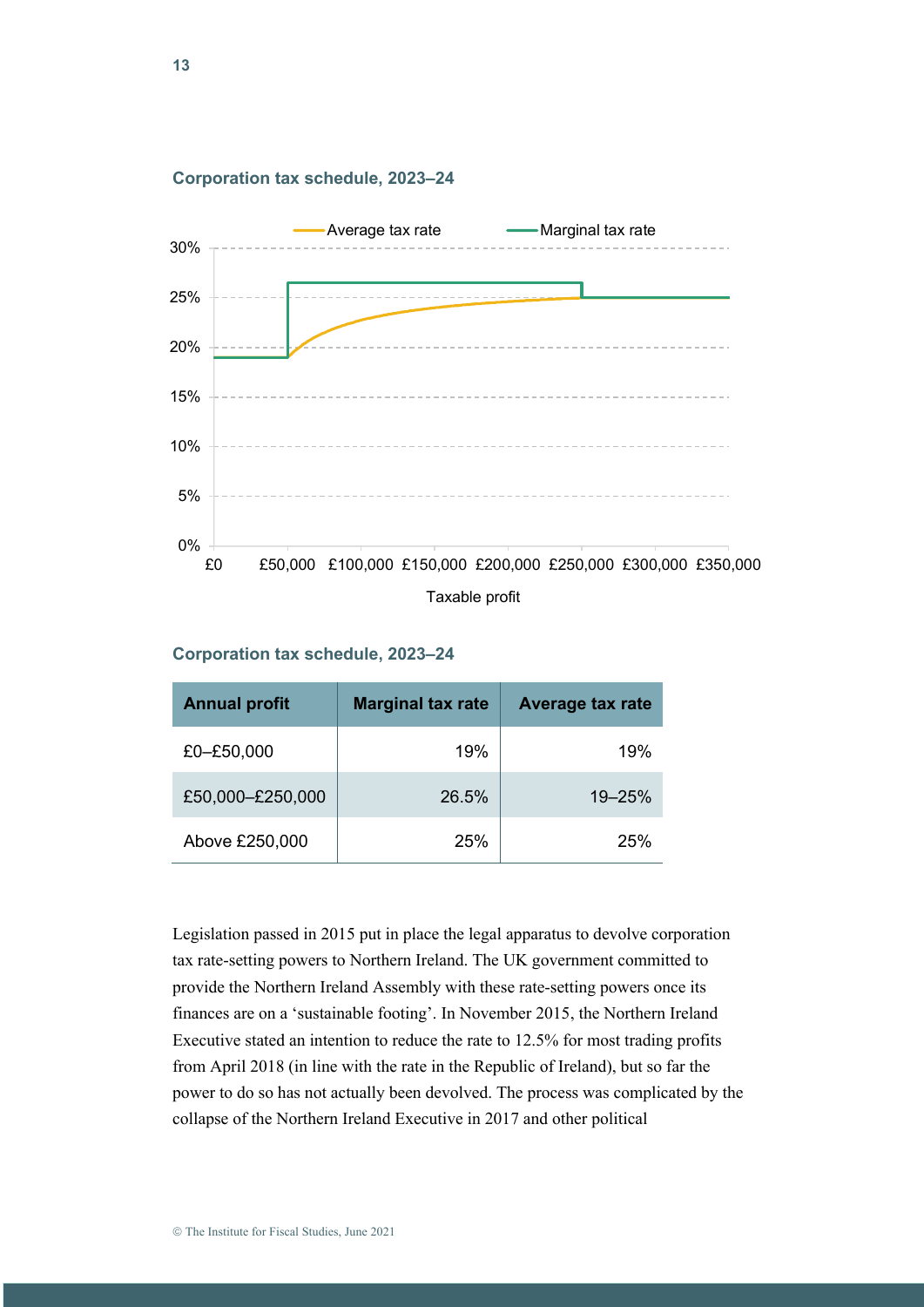developments, but since the restoration of power-sharing in 2020 there seems to have been little impetus to implement the devolution of corporation tax.

### **Taxation of banks**

Since April 2016, banks and building societies have been subject to an 8% surcharge levied on the same base of taxable profits as corporation tax. The first £25 million of a bank's taxable profits are exempt from the surcharge.

The March 2021 Budget announced that the bank surcharge will be reviewed so that, when the main rate of corporation tax increases from 19% to 25% in 2023, 'the combined rate of tax on the United Kingdom banking sector doesn't increase significantly from its current level'. This appears to imply a reduction in the bank surcharge; the government said it will set out its plans in the autumn.

In addition, since January 2011, banks are subject to the bank levy. Unlike corporation tax, the bank levy is not a tax on profits. It is an annual charge on certain balance-sheet liabilities and equity of banks and building societies, such as certain customer deposits.

#### **More about the bank levy**

The bank levy is charged on certain UK liabilities and equity, as recorded on banks' balance sheets. Liabilities are what a bank owes to others, including all of the deposits at the bank (which are owed to the customers who made the deposits). Equity measures a bank's net worth – i.e. total assets minus total liabilities. The exact definition of which liabilities and equity are taxable is complex. Deposits that are insured through the government's depositor protection schemes are exempt, for example. The first £20 billion of each institution's taxable liabilities are also exempt from the levy, meaning that in practice only the largest financial institutions are subject to the levy. There have been a number of changes to the levy over time. Most recently, from 2021, overseas activities of UK-headquartered banking groups are no longer subject to the bank levy.

There are two main rates – one for short-term liabilities with maturities of a year or less and one for long-term liabilities and equity. The bank levy rate was cut each year between 2015 and 2021 (see chart below).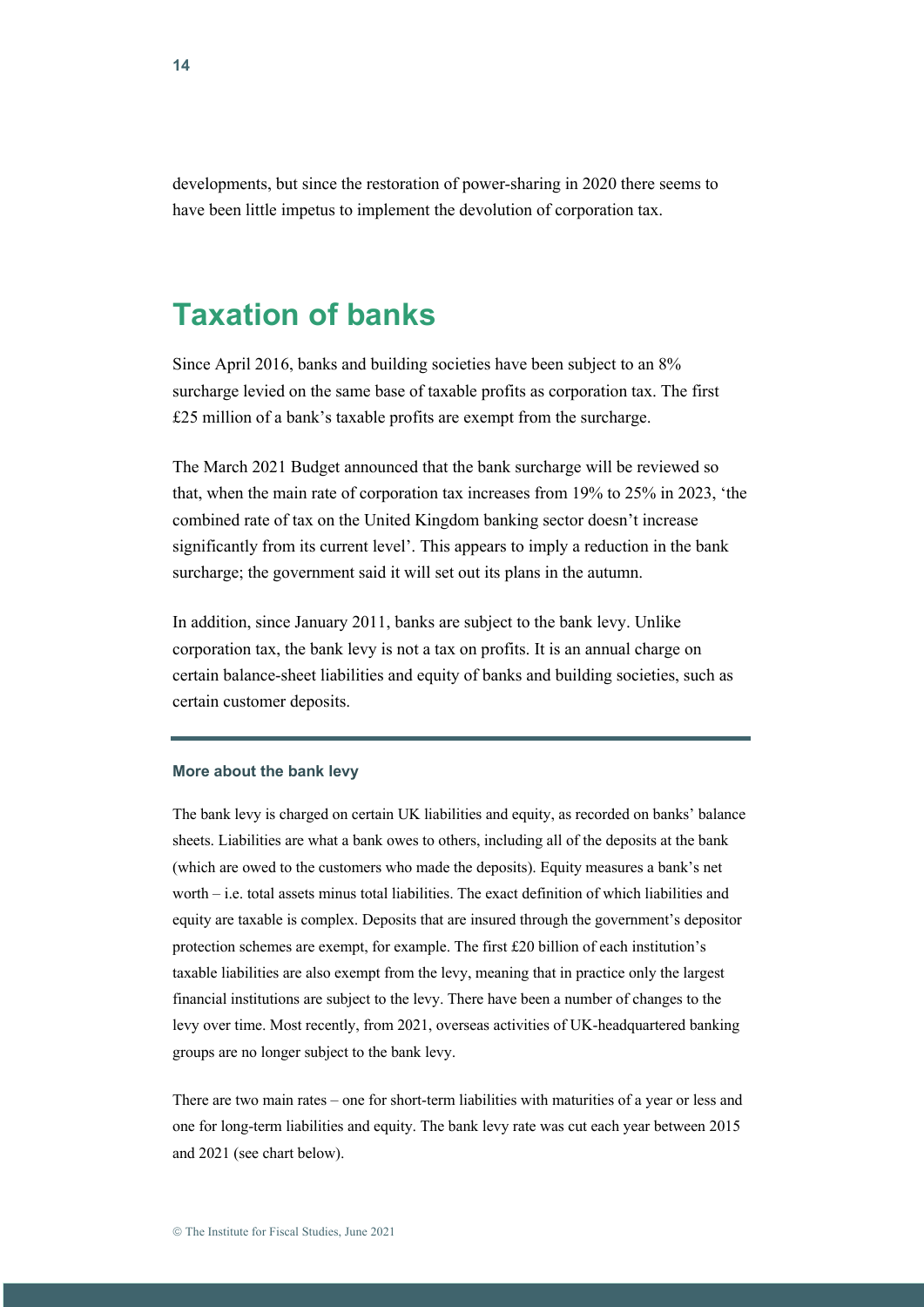

#### **Bank levy rates over time**

Note: The horizontal axis has January of each year marked; as shown in the chart, some changes took effect in other months.

Source: IFS Fiscal Facts.

## **Taxation of North Sea oil and gas**

The tax regime applied to profits derived from North Sea oil and gas production differs in a number of ways from that applied to onshore profits. Overall rates are substantially higher (as shown in the chart at the start of this article) and there is a more generous system of capital allowances.

#### **More about the taxation of North Sea oil and gas**

Corporation tax on North Sea production is ring-fenced, so that losses on the mainland cannot be offset against offshore profits. The main rate of ring-fence corporation tax is 30%, higher than the main corporation tax rate. Prior to April 2007, corporation tax was charged at the same rate within the ring-fence as on the mainland. Since then, changes to onshore corporation tax rates have not applied to ring-fenced profits – including the 2016 abolition of the small profits rate, which still exists for ring-fence corporation tax (see table below).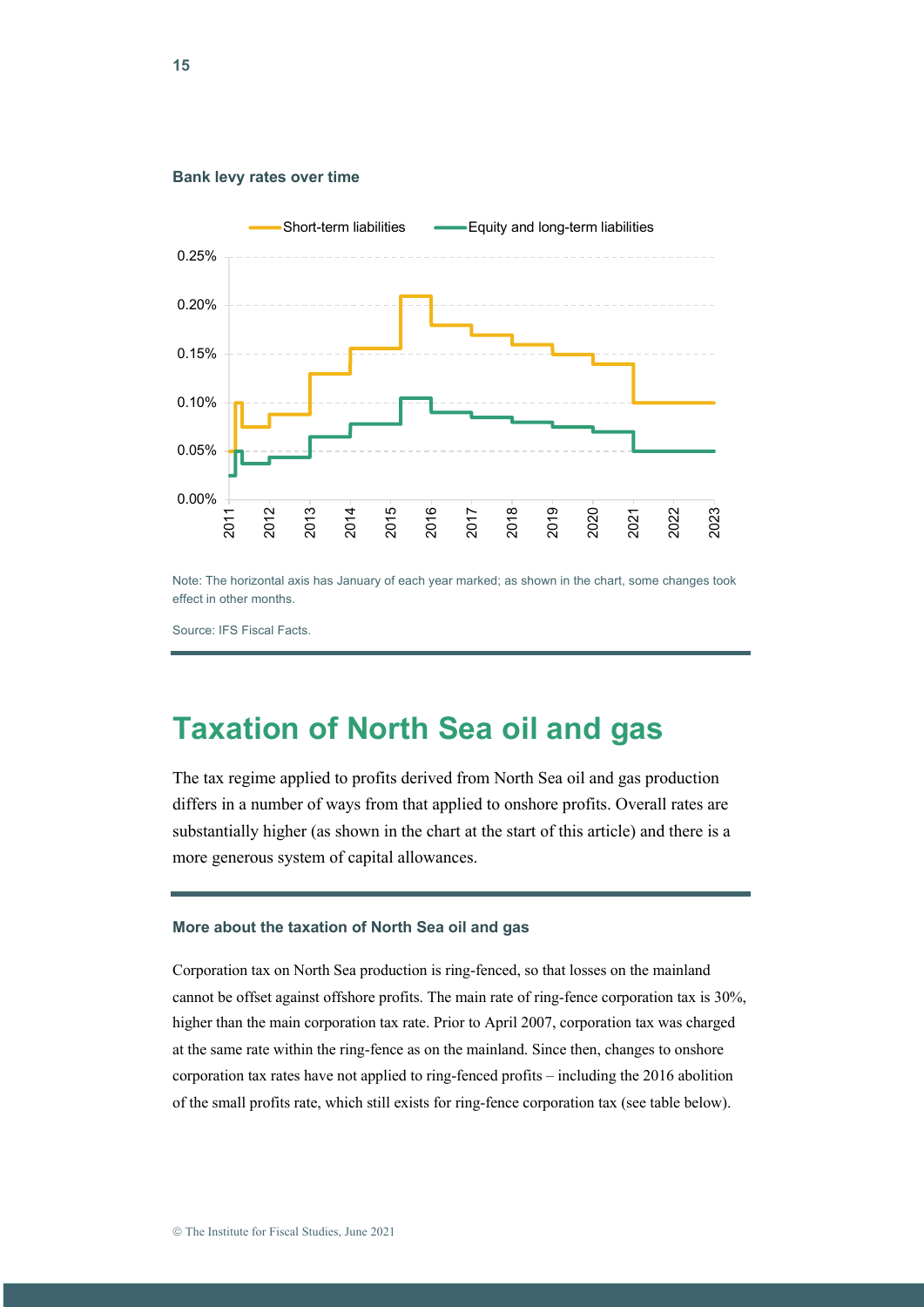Since 2002, profits earned within the North Sea ring-fence have also been subject to a supplementary charge. Strictly speaking, this is separate from corporation tax, but in practice it is almost identical (and is always included within offshore corporation tax revenue). The supplementary charge is levied at a flat rate on the same base of taxable profits to which corporation tax applies, except that costs associated with debt finance cannot be deducted. The 10% supplementary charge can therefore be broadly seen as a 'topup' to the ring-fence corporation tax rate.

#### **Offshore corporation tax rates, 2021–22**

| <b>Tax component</b>              | <b>Marginal tax rate</b> | <b>Average tax rate</b> |
|-----------------------------------|--------------------------|-------------------------|
| <b>Ring-fence corporation tax</b> |                          |                         |
| Annual profit £0-£300,000         | 19%                      | 19%                     |
| Annual profit £300,000-£1,500,000 | 32.75%                   | $19 - 30%$              |
| Annual profit above £1,500,000    | 30%                      | 30%                     |
| <b>Supplementary charge</b>       | 10%                      | 10%                     |

North Sea oil and gas producers formerly faced a further tax, petroleum revenue tax (PRT), on profits from fields approved before March 1993. Since January 2016, the rate of PRT has been set at 0%. The reason for setting a zero rate rather than abolishing the tax entirely is to continue to allow oil and gas producers to offset current losses against profits made in past years (triggering a refund of PRT paid in previous years). This is important as companies can face substantial costs of decommissioning oil and gas installations after production has finished.

While higher rates of corporation tax are charged on offshore profits, the capital allowances available to the North Sea oil and gas sector are significantly more generous: virtually all capital expenditure can be deducted immediately (as well as current expenditure, as usual) – and some investment receives additional allowances on top of that, creating a net subsidy. Ring-fenced activities are not eligible for the temporary super-deduction announced in the March 2021 Budget, however.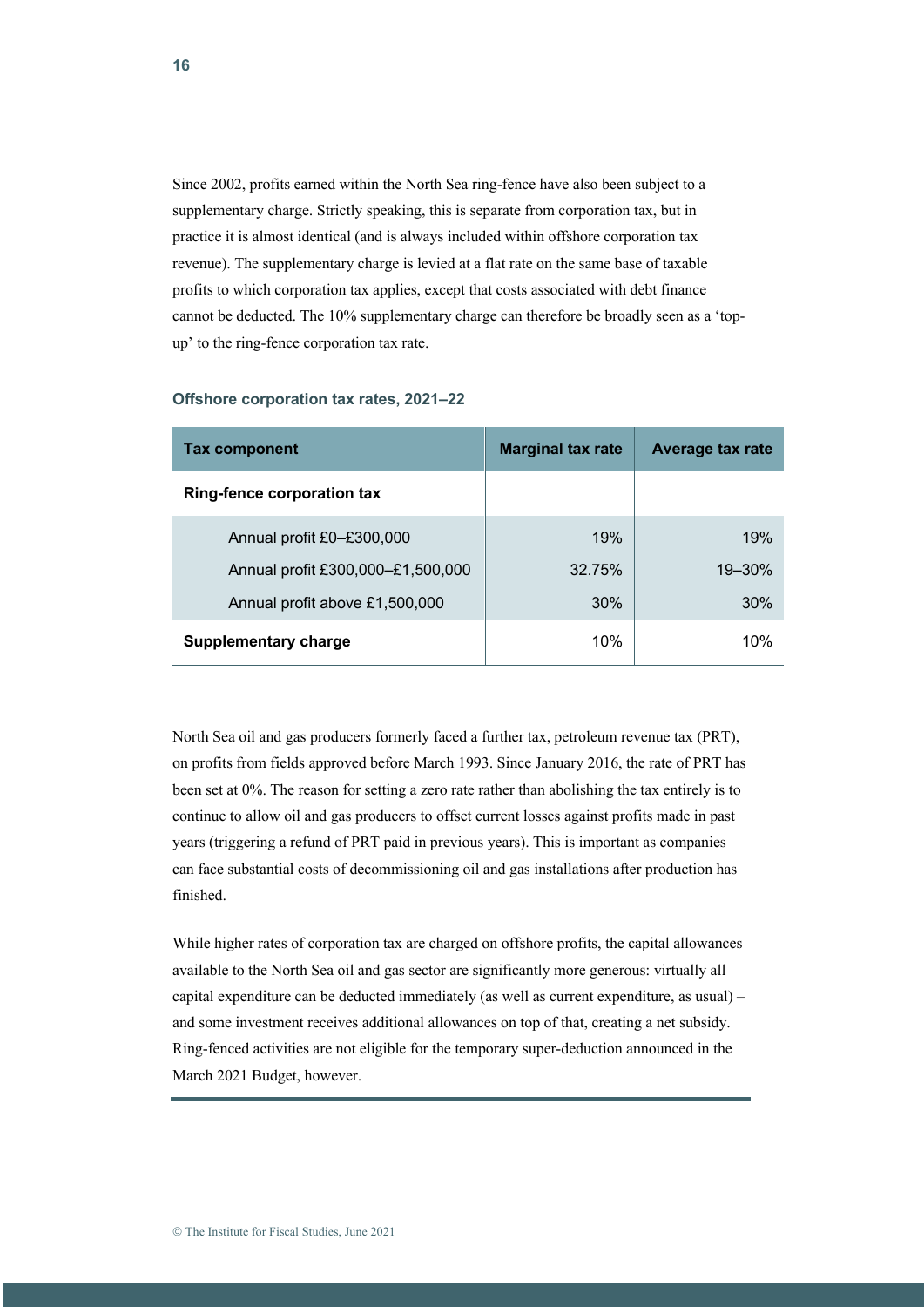The charts below show the evolution of revenue derived from the taxation of North Sea oil and gas since the introduction of the, now defunct, petroleum royalty in 1968–69. Revenue derived from North Sea production peaked in 1984–85 at just over 3% of GDP, comprising more than 10% of total tax revenue in that year. It then declined precipitously and, after rising somewhat during the 1990s and 2000s, declined again after 2011–12 and has been close to zero since 2015–16. Much of the variation reflects changes in oil prices, but the decline since the 1980s also reflects a combination of a reduction in tax rates, declining output and, since at least 2008–09, increased levels of tax-deductible expenditure.



**Revenues from North Sea oil and gas as share of GDP over time**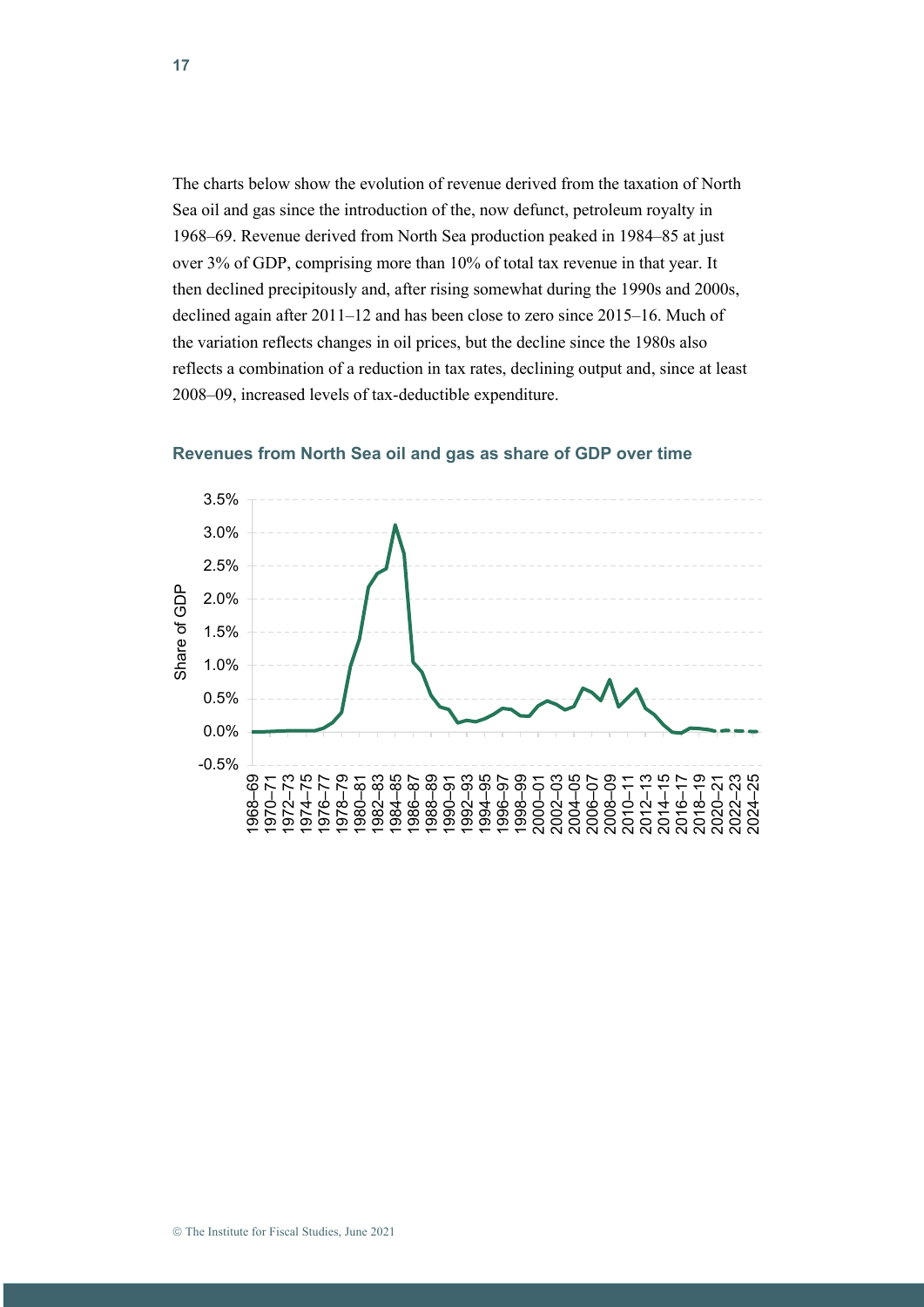

#### **Composition of North Sea oil and gas revenues over time**

Note: The gas levy is excluded from these charts.

Source: IFS revenue composition spreadsheet; table 11.11 of HMRC 'Statistics of government revenues from UK oil and gas production', https://www.gov.uk/government/statistics/government-revenues-from-uk-oil-and-gasproduction--2.

## **Taxation of multinationals**

Where companies operate in more than one country, it is necessary to determine what profits should be taxed in the UK. Broadly speaking, the international consensus is that profits should be taxed in the country where underlying value is created (this is known as a 'source-based' corporation tax). As such, companies are, broadly speaking, taxed on the profits that are deemed to arise from their UK-based assets and production activities. The returns to intangible assets, which do not have a physical location – e.g. patented technologies – tend to be taxed where the owner of the asset is located, which can be different from the location where the asset was originally created.

One implication of the source-based way we choose to tax corporate profit is that UK taxable profit is distinct from, albeit often related to, profit arising from sales to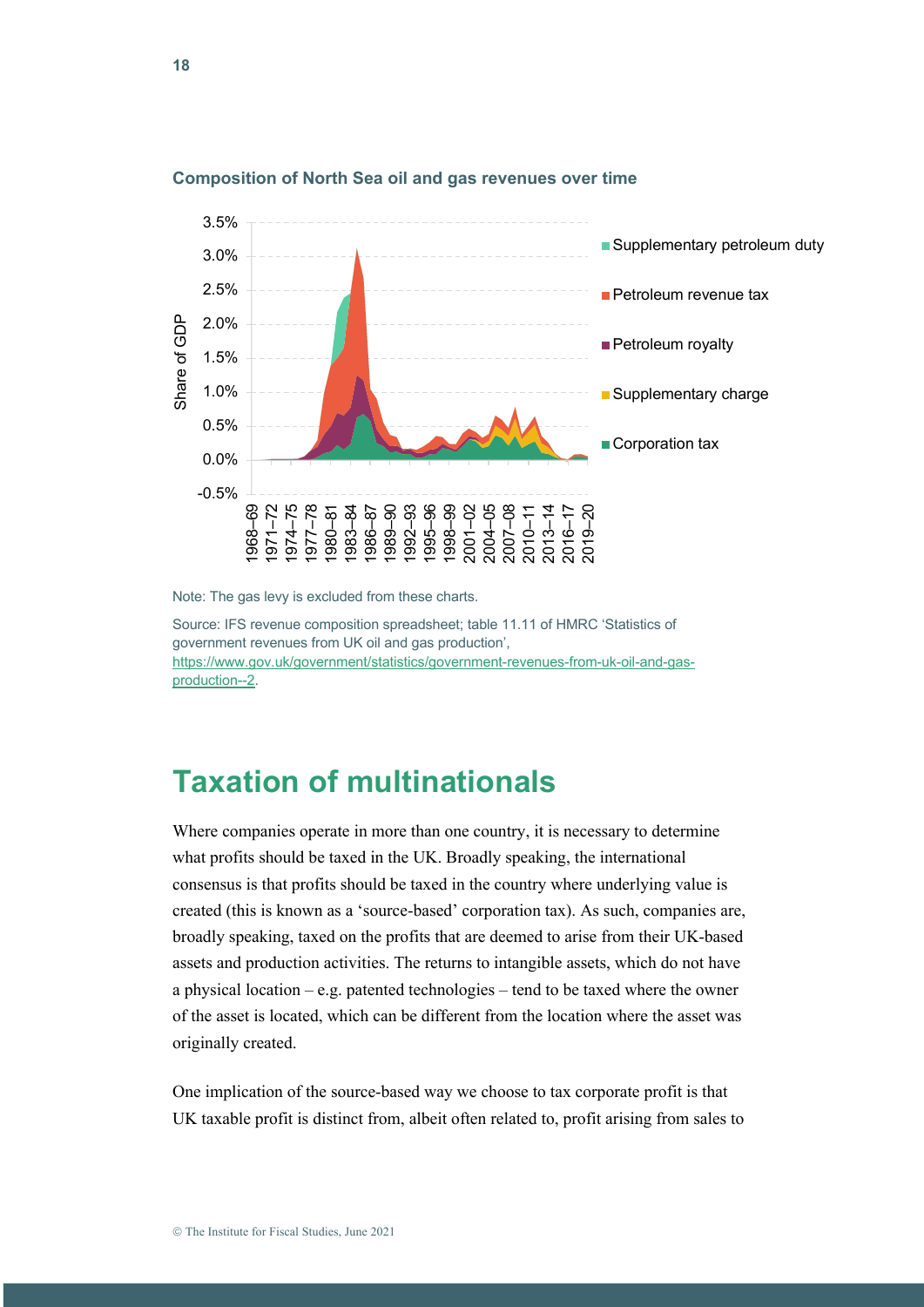UK customers, some of which will be attributable to assets and activities outside the UK.

#### **More about which companies are taxed in the UK**

There are complex rules and tax treaties that dictate when a company is taxable in a specific country. What follows is a high-level, simplified summary.

Companies that are either incorporated in the UK or have their central management based in the UK are usually considered resident in the UK for the purposes of corporation tax.

Where a company has some activities in the UK but is not tax-resident in the UK, it may still be liable to pay corporation tax if it is considered to have a 'permanent establishment' in the UK. The legal definition of a permanent establishment is complex and has been subject to change in recent years, but broadly refers to a place of business (such as a factory or an office) or representatives that are empowered to conclude contracts on behalf of a non-UK company. Companies whose operations in the UK are deemed only to be 'preparatory or auxiliary' (e.g. if a company's only activity in the UK is storage and delivery) are generally not deemed to have a permanent establishment in the UK.

Companies that are subject to UK corporation tax are usually taxed on the profits that are deemed to arise from UK-based assets and production activities. There will usually be a credit given for any foreign tax paid on income that has arisen abroad (e.g. from sales via a foreign permanent establishment). Companies can, however, irrevocably elect to exempt income from foreign permanent establishments from UK corporation tax. Dividends received from an overseas subsidiary (i.e. an overseas company that is owned by a UK 'parent' company) have been exempt from UK corporation tax since 2009.

To see how corporation tax treats international activity, consider the following simple example. A French company manufactures cars. Some of the parts for the cars are imported from other countries and the car is based on designs created in Switzerland. The cars are all imported into the UK and sold by a UK car dealership. Assuming all of the companies involved are unrelated, the UK company will have to buy the cars from (and therefore make a payment to) the French company, and the French company will have to pay companies in other countries for the imported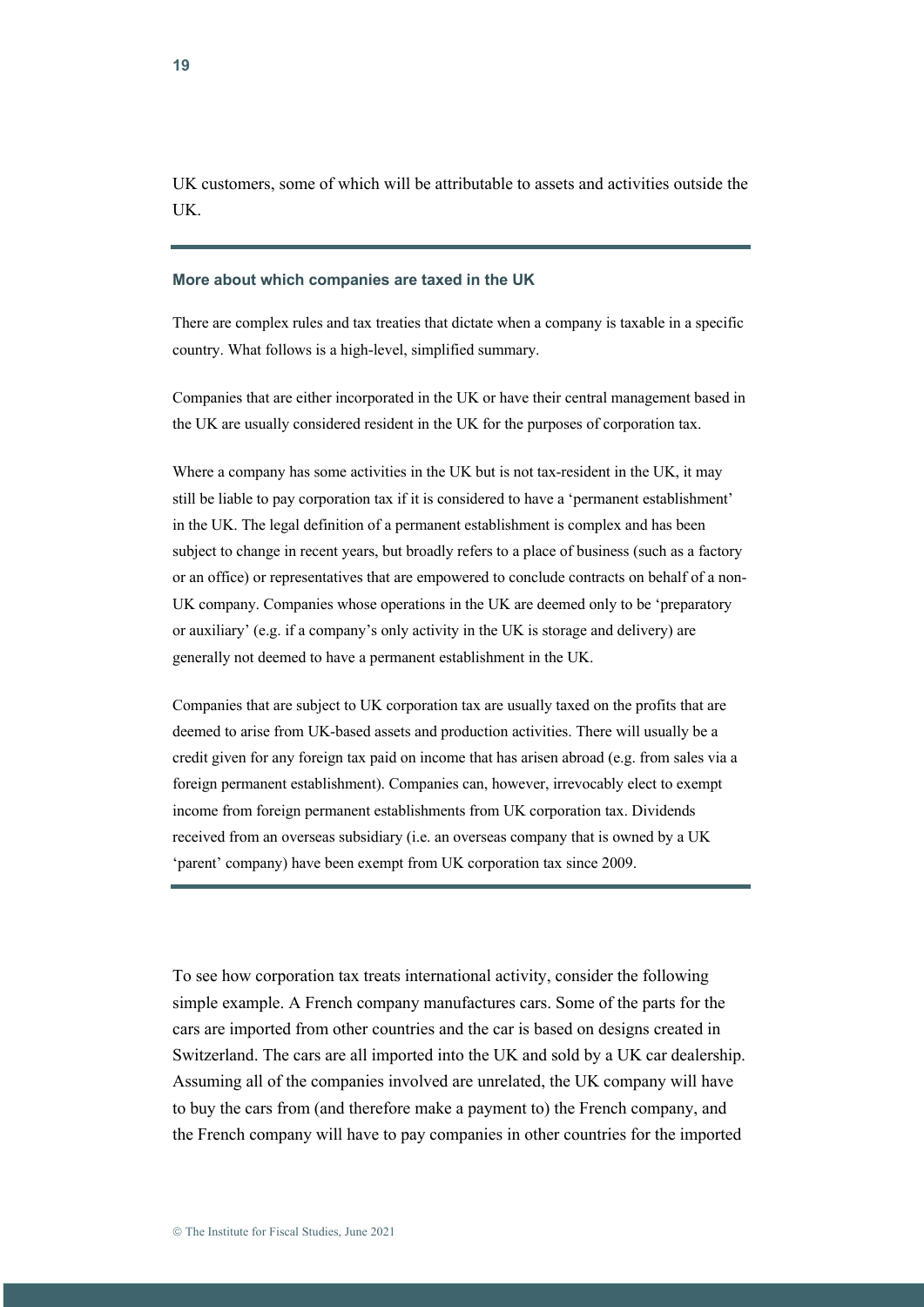parts and the Swiss designs. In this case, although all of the revenue from selling cars initially arises in the UK, part – and possibly most – of it will flow to (and be taxed in) other countries. The profit that is taxed in each country will be determined by the market prices for the various goods and services. If, say, consumers buy the cars mainly because they like the design, the Swiss company will be able to charge a high price and much of the profit will end up in Switzerland.

The situation is much more complicated when companies operating in different countries are owned by the same multinational parent company. In such a case, there are no market transactions between different parts of the same company and income will not necessarily flow to the country where the underlying activity took place. To assess where profit should be taxed in such cases, different parts of a multinational company are effectively required to 'buy' and 'sell' goods and services from each other. This is achieved through the operation of 'transfer pricing', where the 'transfer price' of a transaction that happens within a multinational company is required to be set in line with the 'arm's length principle': that is, set as if the transaction were happening between entirely unrelated companies. This can be thought of as trying to replicate the allocation of profits that would occur if all the companies were separate (as in the initial example above). It can, however, be very difficult to estimate transfer prices. Often the question of the appropriate price for an intra-company transaction, and therefore how much profit is attributable to the activities in one specific country, does not have a single 'right answer' even in principle, let alone an objectively measurable and verifiable one.

#### **More about transfer pricing and the arm's length principle**

To understand how the system of transfer pricing works, consider how it would apply in the car production example above if all of the activities in different countries were done by the same multinational company. The part of the multinational company that sells cars in the UK would make a transfer payment to the French manufacturer to reflect the value of the cars imported into the UK. This payment is a tax-deductible cost for the UK company and taxable revenue for the French company, ensuring that the value associated with manufacturing the cars is taxed as part of the French company's profits. The French manufacturer would similarly make transfer payments to other parts of the multinational company to reflect the value of any car parts imported into France. This broad approach applies not just to physical goods (such as cars) but also to services, including financial services (such as loans) and the use of intellectual property. In our example, the French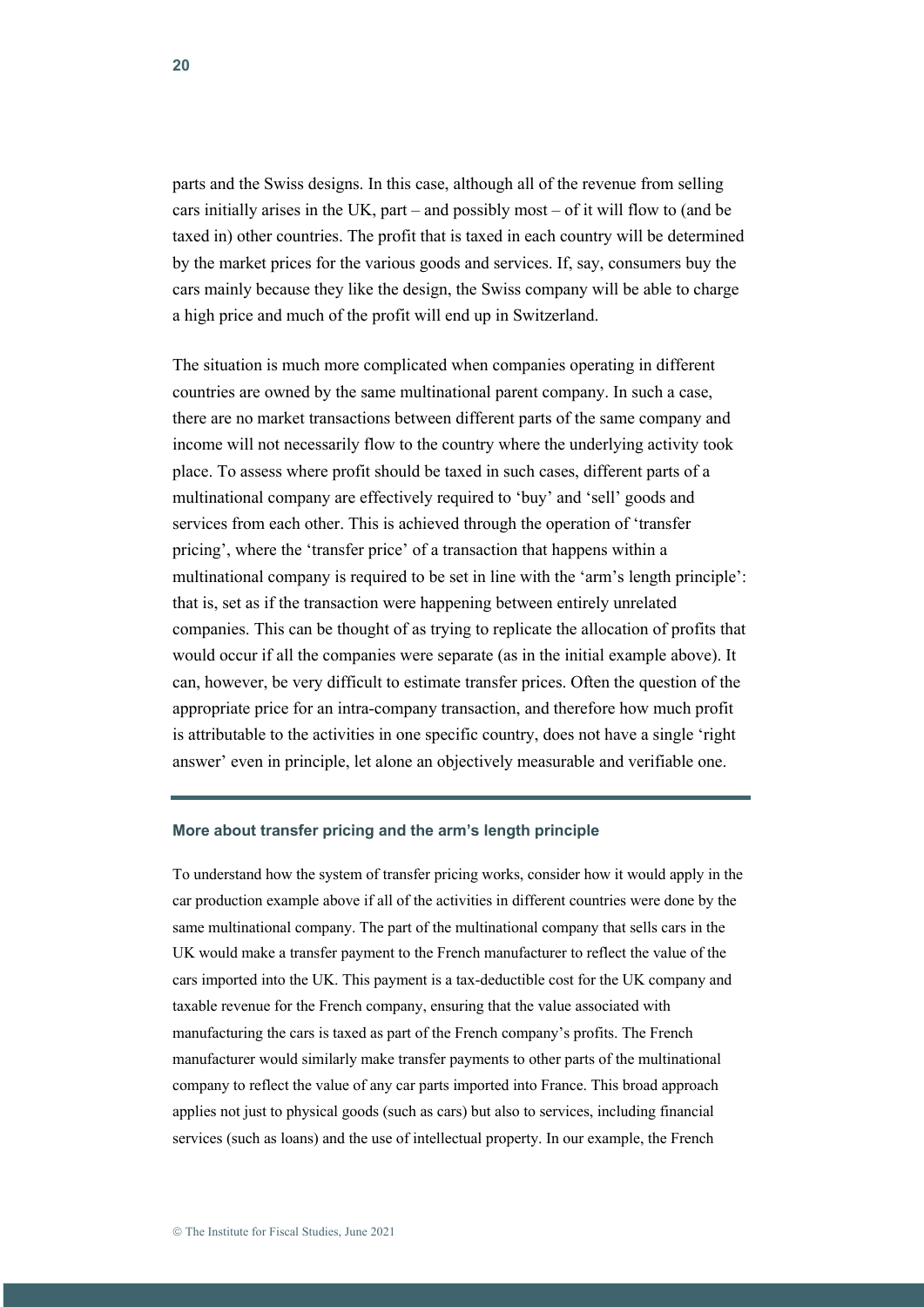company would also make a payment to the Swiss company to account for the value of the designs created there.

The arm's length principle is an attempt to ensure that transactions within multinationals are priced as if they were taking place between unrelated parties. If that were the case, there would be a market price for the transactions that would, in effect, determine how profit was allocated to (and therefore taxed in) different countries. In reality, there is no market price for transactions between related companies – and indeed one reason multinational companies exist is that they enjoy some advantage that cannot easily be replicated by arm'slength transactions between unrelated firms.

With something like cars or car parts, determining the transfer price may be relatively straightforward because there will often be a market price (for other similar cars or parts that are traded on the open market) to compare to and use as a benchmark. But for many activities that happen within a multinational, there will be no comparable market price. This will often be true of intangible assets – such as designs or brands – that are unique. Moreover, multinationals are often much more complex than our simple example. Imagine our example multinational has headquarters in Italy, an R&D team that is split across the UK and Germany, patents that are managed from the Netherlands, and subsidiaries selling cars in every European country. How much of the company's total profits are attributable to each of the countries? How can we say what proportion of the value relates to German innovation or Italian management, for example? In such cases, even with perfect information about all of a company's activities, there is no conceptually right answer to the question of how much profit is attributable to the activities in one specific country. Ambiguities of this kind create the scope for multinationals to use transfer prices to shift their profits to lower-tax countries, and can make it difficult for tax authorities to challenge the transfer prices companies choose.

The rules that surround transfer pricing are complex. Such rules are needed in a source-based corporation tax because companies have an incentive to arrange and report their activities in such a way as to reduce their tax liabilities by shifting their profits to lower-tax countries. But there remains significant scope for profit-shifting because of the difficulty of determining appropriate transfer prices, especially when companies have more information than governments.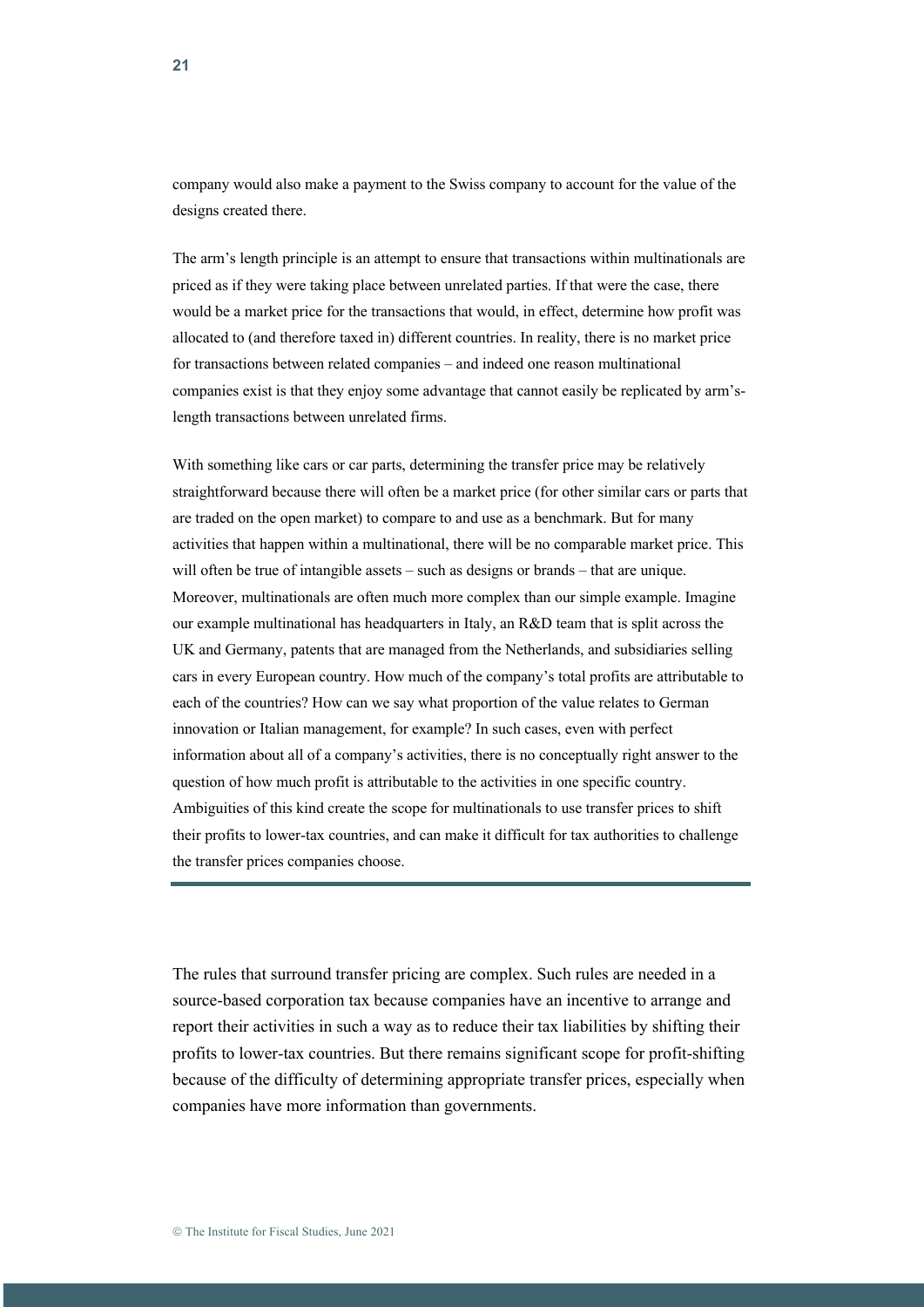Manipulating transfer prices is only one way in which multinationals may seek to locate their profits in low-tax countries under a source-based tax system: there are many others. In broad terms, they all involve allocating costs to (and therefore reducing taxable profits in) high-tax countries, while allocating revenues to low-tax countries. This could be achieved by, for example, locating intellectual property in a low-tax country (and making royalty payments for its use in a high-tax country) or making a loan from a subsidiary in a low-tax country (where the interest payments received will be taxable income) to one in a high-tax country (where interest payments made will be tax-deductible).

Over the past decade, the OECD has been leading on international efforts to change international tax rules and treaties in ways that help to reduce 'base erosion and profit shifting'. There is widespread agreement on the need for reform and some progress has been made, but talks are ongoing and reaching international agreement on the specifics is difficult.

In the UK, successive governments have implemented specific new measures aimed at reducing tax avoidance by multinational companies, including:

- § a cap on the amount of interest payments (relative to its UK profits and its worldwide interest payments) a company can deduct when calculating its taxable profits;
- a new diverted profits tax on profits that are deemed to have been diverted away from the UK as a result of artificial arrangements;
- § a new digital services tax on the revenues (rather than profits) of search engines, social media services and online marketplaces that are deemed to generate large revenues from UK users.

#### **More about the diverted profits tax**

The diverted profits tax was introduced in 2015. It can be charged on both UK-resident companies and non-UK-tax-resident companies (including those with no permanent establishment in the UK). It applies at a rate of 25%, higher than the current main rate of corporation tax. The rules determining which profits have been 'diverted' (and therefore not otherwise subject to UK corporation tax) are complex. Broadly, the tax targets cases where a company has artificially avoided setting up a UK permanent establishment or where transfer prices have been artificially manipulated to reduce tax payments. Companies with revenue of £10 million or less from UK sales are exempt from the tax.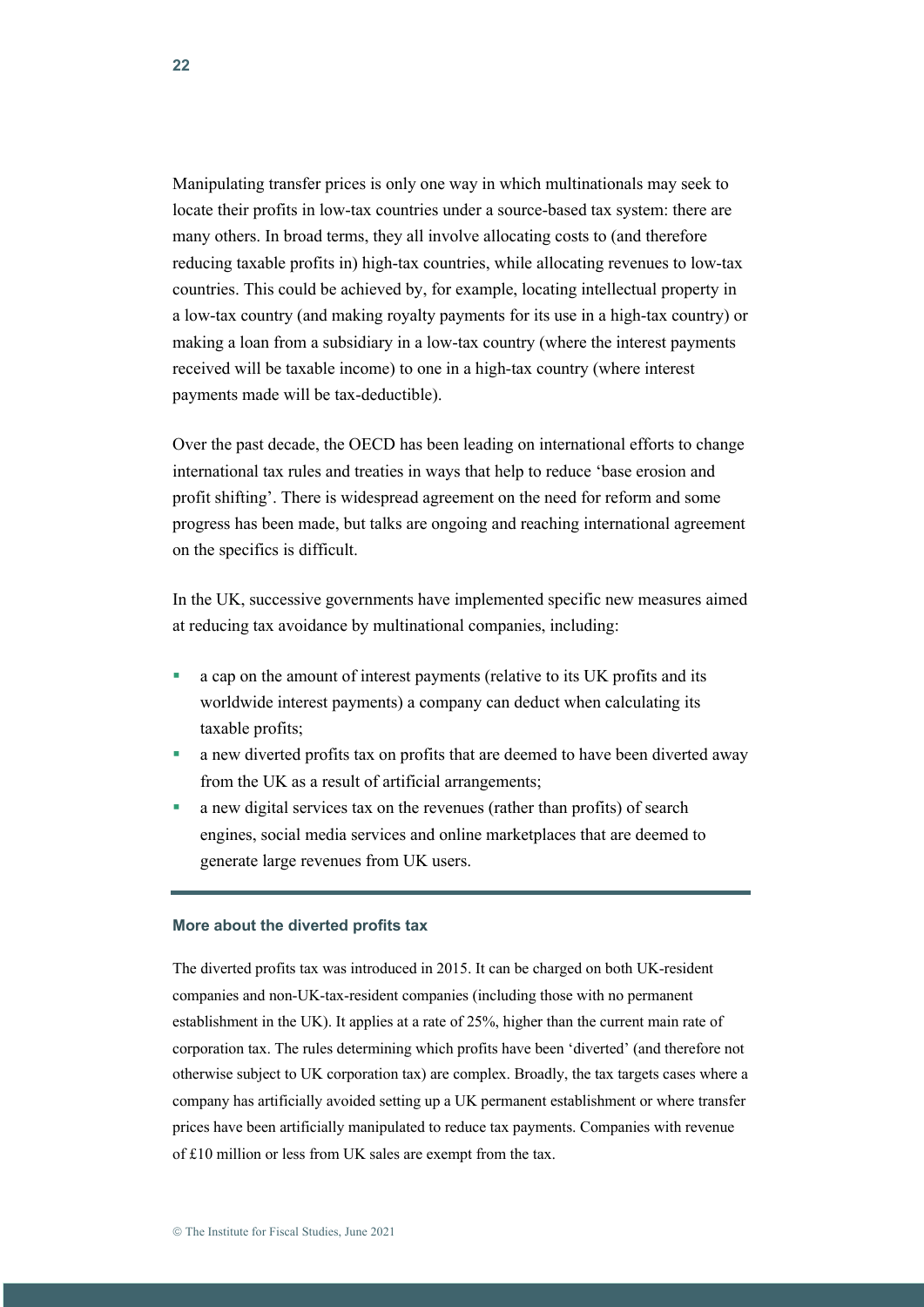The diverted profits tax has raised negligible amounts of revenue. This does not necessarily indicate that the tax has been a failure, however, as its main objective is to act as a deterrent to aggressive corporation tax avoidance rather than to raise revenue directly.

#### **More about the digital services tax**

The digital services tax was introduced in 2020. It is a tax on revenue: unlike a tax on profits, there is no deduction of costs. Companies that provide search engines, social media services or online marketplaces and that have worldwide revenue of more than £500 million are taxed at a flat rate of 2% on any revenue in excess of £25 million that is deemed to be attributable to UK users. The digital services tax applies even if the company is not taxresident in the UK and has no permanent establishment here. This approach is markedly different from corporation tax, which does not seek to allocate taxing rights based on the location of users.

The government has said that it sees the digital services tax as an interim measure and will remove it if an international agreement on an alternative approach to taxing profits related to digital activities is implemented.

## **Corporation tax revenue and who pays**

The chart below shows corporation tax revenue over time. Revenue is volatile because profits vary strongly with the economic cycle. Despite the long-term downward trend in the main rate of corporation tax, corporation tax revenue has not declined as a share of GDP – it has remained broadly in the range of 2–3% of GDP for much of the last half-century. This is because the corporate tax base has grown faster than GDP. This reflects partly an increase in corporate profitability and partly policy changes to broaden the definition of profits subject to tax.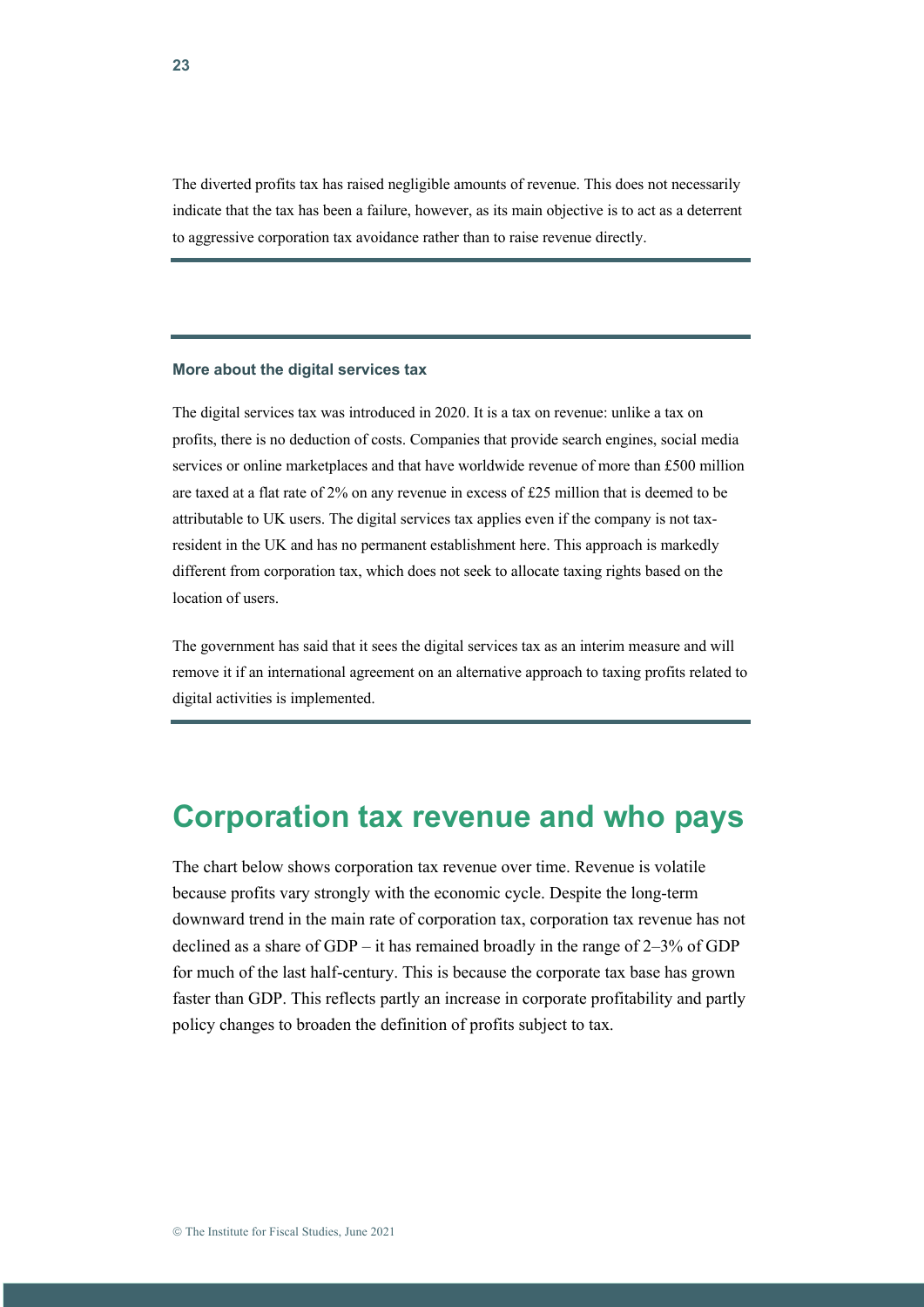

#### **Corporation tax revenue as a share of GDP over time**

Note: Figures for 2020–21 onwards are Office for Budget Responsibility forecasts. Shaded regions show years of negative growth in real GDP. Onshore revenue includes revenue from the bank surcharge. Offshore revenue includes revenue from ring-fence corporation tax and the supplementary charge. Chart shows cash receipts (not accruals), which are available on a consistent basis for a longer period.

Source: IFS revenue composition spreadsheet.

Corporation tax revenues are highly skewed: most revenue is raised from a small number of companies making very large profits. In 2018–19, 55% of all corporation tax was paid by companies that made a tax payment of £1 million or more: a group of fewer than 5,000 companies, making up just 0.3% of the population of corporation-tax-paying businesses. This is shown in the chart below.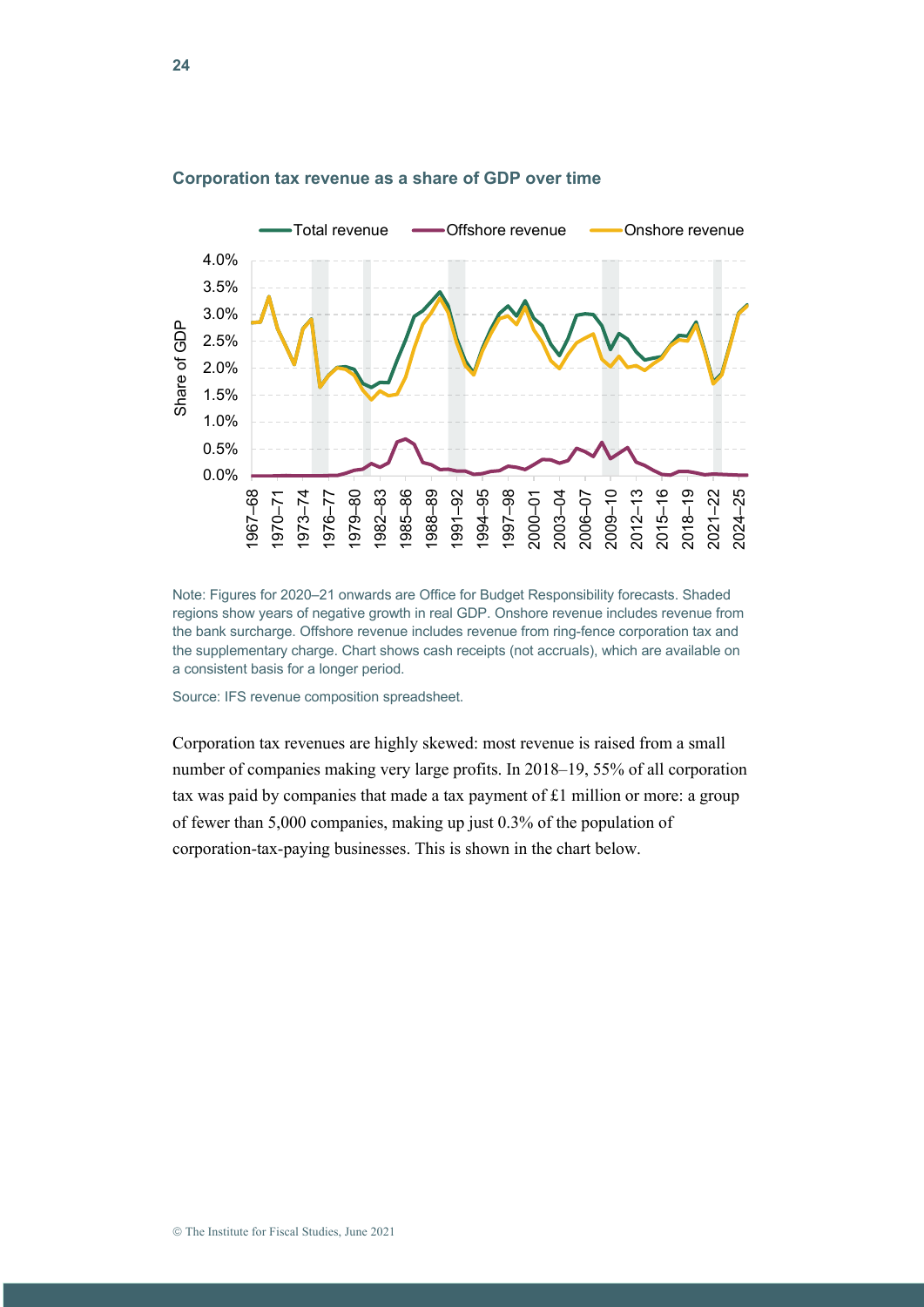

#### **Concentration of corporation tax payments, 2018–19**

Note: Figures include the bank surcharge.

Source: Table 11.6 of HMRC 'Corporation tax statistics 2020', https://www.gov.uk/government/statistics/corporation-tax-statistics-2020.

Corporation tax revenue also relies heavily on certain industries. Financial services in particular play an outsized role in contributing corporation tax revenue: the industry accounts for around 7% of the UK's economic output but around 22% of corporation tax revenue (see chart below).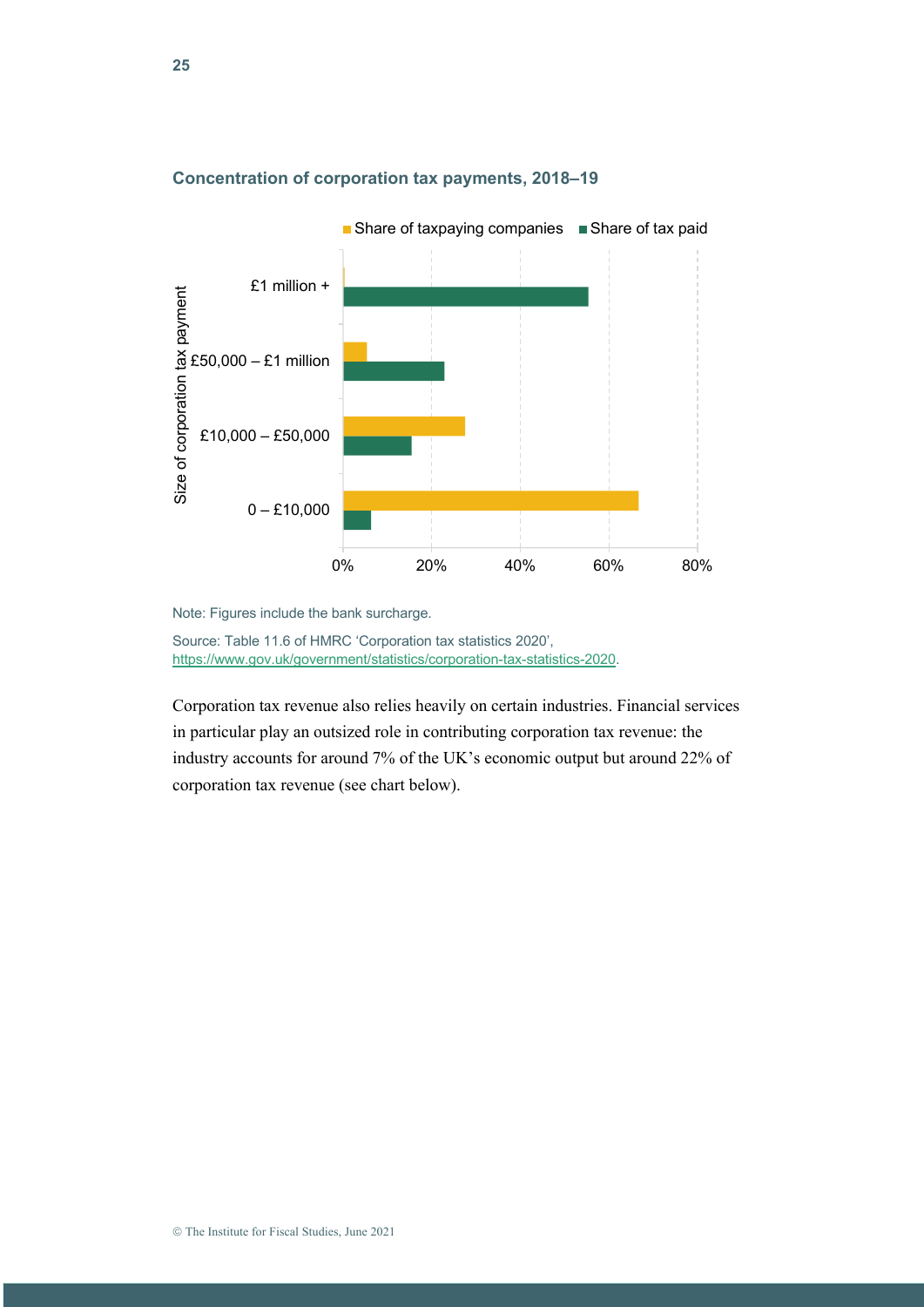

#### **Corporation tax revenue by industry, 2018–19**

Note: Figures include the bank surcharge. Industry codes correspond to 2007 SIC, clockwise from top: K, M, G, J, C, F, and N & O.

Source: Table 11.7 of HMRC 'Corporation tax statistics 2020', https://www.gov.uk/government/statistics/corporation-tax-statistics-2020.

Characterising the companies that pay corporation tax is relatively straightforward. Much less straightforward is translating this into a picture of the economic incidence of the tax: which individuals ultimately bear the burden, in the sense of having their living standards reduced by the tax.

The direct effect of corporation tax is to reduce companies' after-tax profits and therefore the return to company shareholders (e.g. through lower dividends). This will affect not only individuals with direct shareholdings but also those who hold shares indirectly via private pensions or investment funds. In so far as shareholders bear the burden of corporation tax, a significant portion of it will fall on individuals based overseas (just over half of all shares listed on the London Stock Exchange are owned outside the UK). (Conversely, people in the UK who own shares in foreign companies will bear some of the burden of other countries' corporation taxes.)